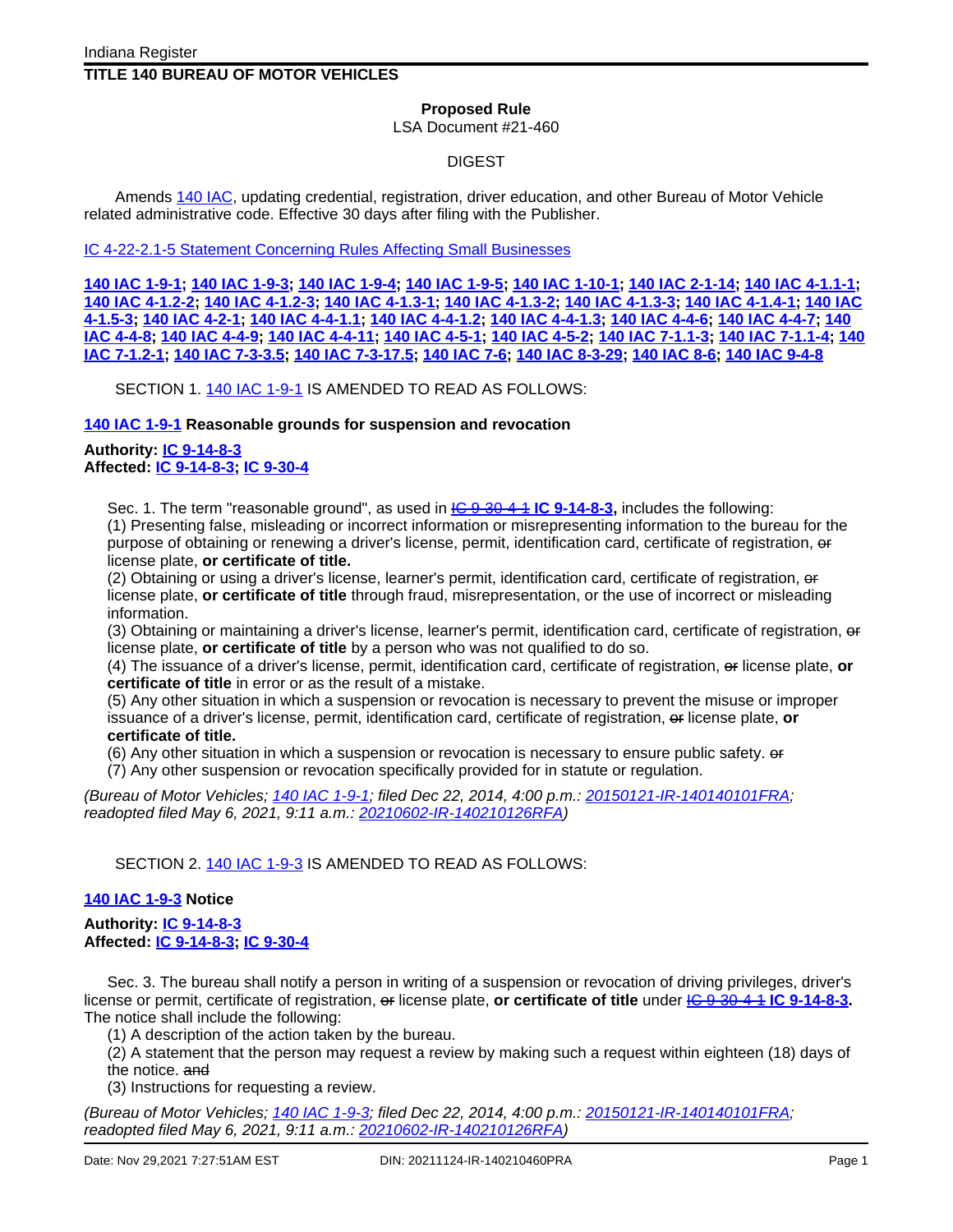## SECTION 3. 140 IAC [1-9-4](http://www.in.gov/legislative/iac/iac_title?iact=140&iaca=1) IS AMENDED TO READ AS FOLLOWS:

#### **140 IAC [1-9-4](http://www.in.gov/legislative/iac/iac_title?iact=140&iaca=1) Procedure for administrative hearing**

#### **Authority: IC [9-14-8-3](http://www.in.gov/legislative/iac/ic?t=9&a=14&c=8&s=3); IC [9-30-4](http://www.in.gov/legislative/iac/ic?t=9&a=30&c=4) Affected: IC [9-14-8-3;](http://www.in.gov/legislative/iac/ic?t=9&a=14&c=8&s=3) IC [9-30-4](http://www.in.gov/legislative/iac/ic?t=9&a=30&c=4)**

Sec. 4. (a) This section applies only to a suspension or revocation under subsection 1(1) or 1(2) **section 1(1) or 1(2)** of this rule.

(b) A person whose driving privileges, driver's license or permit, certificate of registration, or license plate, **or certificate of title** are suspended or revoked under subsection 1(1) or 1(2) section 1(1) or 1(2) of this rule may request an administrative review of the action and is entitled to a hearing if a request for administrative review is made. The request for review must be received within eighteen (18) days of the date of the notice under this section.

(c) A person requesting a review under this section must submit all documents and information relevant to the determination at the hearing.

(d) When conducting a review of a suspension or revocation under this section, the administrative law judge may consider all relevant matters, including, but not limited, to the following:

- (1) The person's age at the time of the fraud or misrepresentation.
- (2) The passage of time since the fraud or misrepresentation.
- (3) The person's purported intent.
- (4) The person's cooperation with the bureau and other law enforcement.
- (5) The results of any criminal prosecution that resulted from the fraud or misrepresentation.
- (6) The hardship imposed on the person by suspension.
- (7) The likelihood that the person will participate in additional fraudulent activity or misrepresentations.

(8) Whether, and to what extent, the person's privileges were suspended or rendered invalid at the time of the determination. and

(9) Any other factor relevant to the determination of an action under IC [9-30-4-1](http://www.in.gov/legislative/iac/ic?t=9&a=30&c=4&s=1) **IC [9-14-8-3.](http://www.in.gov/legislative/iac/ic?t=9&a=14&c=8&s=3)**

(e) Upon receipt of a timely request for a review under this section, the bureau shall stay the suspension or revocation under IC [9-30-4-1](http://www.in.gov/legislative/iac/ic?t=9&a=30&c=4&s=1) **IC [9-14-8-3](http://www.in.gov/legislative/iac/ic?t=9&a=14&c=8&s=3)** pending a determination, unless otherwise required by law.

(Bureau of Motor Vehicles; 140 IAC [1-9-4](http://www.in.gov/legislative/iac/iac_title?iact=140&iaca=1); filed Dec 22, 2014, 4:00 p.m.: [20150121-IR-140140101FRA;](http://www.in.gov/legislative/iac/irdin.pdf?din=20150121-IR-140140101FRA) readopted filed May 6, 2021, 9:11 a.m.: [20210602-IR-140210126RFA\)](http://www.in.gov/legislative/iac/irdin.pdf?din=20210602-IR-140210126RFA)

## SECTION 4. 140 IAC [1-9-5](http://www.in.gov/legislative/iac/iac_title?iact=140&iaca=1) IS AMENDED TO READ AS FOLLOWS:

#### **140 IAC [1-9-5](http://www.in.gov/legislative/iac/iac_title?iact=140&iaca=1) Procedure for administrative review**

**Authority: IC [9-14-8-3](http://www.in.gov/legislative/iac/ic?t=9&a=14&c=8&s=3); IC [9-30-4](http://www.in.gov/legislative/iac/ic?t=9&a=30&c=4) Affected: IC [9-14-8-3;](http://www.in.gov/legislative/iac/ic?t=9&a=14&c=8&s=3) IC [9-30-4](http://www.in.gov/legislative/iac/ic?t=9&a=30&c=4)**

Sec. 5. (a) This section applies only to a suspension or revocation under subsections 1(3) through 1(7) **section 1(3) through 1(7)** of this rule.

(b) A person whose driving privileges, driver's license or permit, certificate of registration, or license plate, **or certificate of title** are suspended or revoked under subsections 1(3) through 1(7) **section 1(3) through 1(7)** of this rule may request an administrative review of the action. The request for review must be received within eighteen (18) days of the date of the notice under this section.

(c) A person requesting a review under this section must submit all documents and information relevant to the review with his or her request.

(d) When conducting a review under this section, the agency may consider all relevant matters.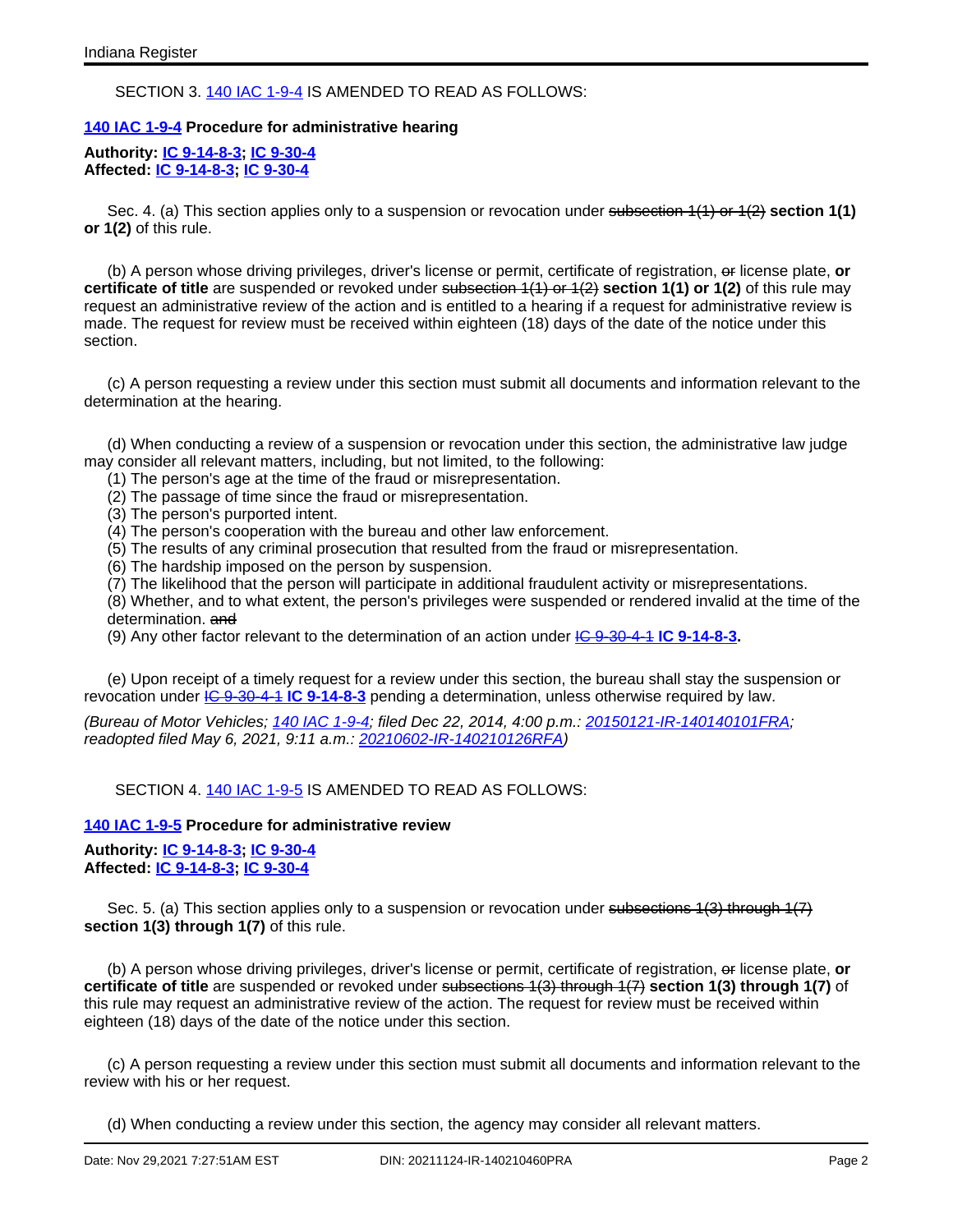(e) Upon receipt of a timely request for a review under this section, the bureau shall stay the suspension or revocation under IC [9-30-4-1](http://www.in.gov/legislative/iac/ic?t=9&a=30&c=4&s=1) **IC [9-14-8-3](http://www.in.gov/legislative/iac/ic?t=9&a=14&c=8&s=3)** pending a determination, unless otherwise required by law.

(Bureau of Motor Vehicles; 140 IAC [1-9-5](http://www.in.gov/legislative/iac/iac_title?iact=140&iaca=1); filed Dec 22, 2014, 4:00 p.m.: [20150121-IR-140140101FRA;](http://www.in.gov/legislative/iac/irdin.pdf?din=20150121-IR-140140101FRA) readopted filed May 6, 2021, 9:11 a.m.: [20210602-IR-140210126RFA\)](http://www.in.gov/legislative/iac/irdin.pdf?din=20210602-IR-140210126RFA)

SECTION 5. 140 IAC [1-10-1](http://www.in.gov/legislative/iac/iac_title?iact=140&iaca=1) IS ADDED TO READ AS FOLLOWS:

## **140 IAC [1-10-1](http://www.in.gov/legislative/iac/iac_title?iact=140&iaca=1) Procedure for material error review**

**Authority: IC [9-14-8-3](http://www.in.gov/legislative/iac/ic?t=9&a=14&c=8&s=3) Affected: IC [9-33-2-1](http://www.in.gov/legislative/iac/ic?t=9&a=33&c=2&s=1)**

> **Sec. 1. A request for a review pursuant to IC [9-33-2-1](http://www.in.gov/legislative/iac/ic?t=9&a=33&c=2&s=1) must: (1) set forth with reasonable particularity the error the person believes exists within the records of the bureau; and (2) include any documentation supporting the claim.**

(Bureau of Motor Vehicles; 140 IAC [1-10-1\)](http://www.in.gov/legislative/iac/iac_title?iact=140&iaca=1)

SECTION 6. 140 IAC [2-1-14](http://www.in.gov/legislative/iac/iac_title?iact=140&iaca=2) IS AMENDED TO READ AS FOLLOWS:

**140 IAC [2-1-14](http://www.in.gov/legislative/iac/iac_title?iact=140&iaca=2) License plate life cycle**

**Authority: IC [9-14-8-3](http://www.in.gov/legislative/iac/ic?t=9&a=14&c=8&s=3); IC [9-18.1-4-3](http://www.in.gov/legislative/iac/ic?t=9&a=18.1&c=4&s=3) Affected: IC [9-18.1-4](http://www.in.gov/legislative/iac/ic?t=9&a=18.1&c=4); IC [9-18.5-3](http://www.in.gov/legislative/iac/ic?t=9&a=18.5&c=3); IC [9-18.5-10](http://www.in.gov/legislative/iac/ic?t=9&a=18.5&c=10)**

Sec. 14. (a) Except as provided in this section, a license plate has a life cycle of seven (7) **ten (10)** registration years from its initial circulation.

(b) The commissioner or the commissioner's designee shall designate the life cycle, not to exceed seven  $(7)$ **ten (10)** registration years, for the following license plates:

(1) General assembly and state official plates issued under IC [9-18.5-3.](http://www.in.gov/legislative/iac/ic?t=9&a=18.5&c=3)

(2) County political party license plates issued under 140 IAC [2-5-8](http://www.in.gov/legislative/iac/iac_title?iact=140&iaca=2).

(3) Any license plate with a special pull license plate number under 140 IAC [2-5-10](http://www.in.gov/legislative/iac/iac_title?iact=140&iaca=2) that is controlled by a specialty group or other organization.

(4) Civic event license plates issued under IC [9-18.5-10.](http://www.in.gov/legislative/iac/ic?t=9&a=18.5&c=10)

(5) Any plate determined by the commissioner or the commissioner's designee to need a life cycle shorter than seven (7) **ten (10)** registration years.

(c) A license plate issued as a permanent plate does not have a fixed license plate life cycle.

(Bureau of Motor Vehicles; 140 IAC [2-1-14;](http://www.in.gov/legislative/iac/iac_title?iact=140&iaca=2) filed Oct 7, 2008, 10:23 a.m.: [20081105-IR-140080215FRA;](http://www.in.gov/legislative/iac/irdin.pdf?din=20081105-IR-140080215FRA) readopted filed Nov 3, 2014, 1:43 p.m.: [20141203-IR-140140375RFA;](http://www.in.gov/legislative/iac/irdin.pdf?din=20141203-IR-140140375RFA) filed Nov 4, 2015, 1:14 p.m.: [20151202-IR-140150119FRA](http://www.in.gov/legislative/iac/irdin.pdf?din=20151202-IR-140150119FRA), eff Jan 1, 2016; filed Oct 5, 2017, 9:34 a.m.: [20171101-IR-140160492FRA](http://www.in.gov/legislative/iac/irdin.pdf?din=20171101-IR-140160492FRA))

SECTION 7. 140 IAC [4-1.1-1](http://www.in.gov/legislative/iac/iac_title?iact=140&iaca=4) IS AMENDED TO READ AS FOLLOWS:

#### **140 IAC [4-1.1-1](http://www.in.gov/legislative/iac/iac_title?iact=140&iaca=4) Definitions**

**Authority: IC [9-14-8-3](http://www.in.gov/legislative/iac/ic?t=9&a=14&c=8&s=3); IC [9-24-10-4](http://www.in.gov/legislative/iac/ic?t=9&a=24&c=10&s=4); IC [9-27-6](http://www.in.gov/legislative/iac/ic?t=9&a=27&c=6) Affected: IC [9-13-2;](http://www.in.gov/legislative/iac/ic?t=9&a=13&c=2) IC [9-27-6](http://www.in.gov/legislative/iac/ic?t=9&a=27&c=6)**

Sec. 1. (a) The definitions in this section apply throughout this article.

(b) "Behind-the-wheel training" means the practical portion of the student's training that takes place in a motor vehicle.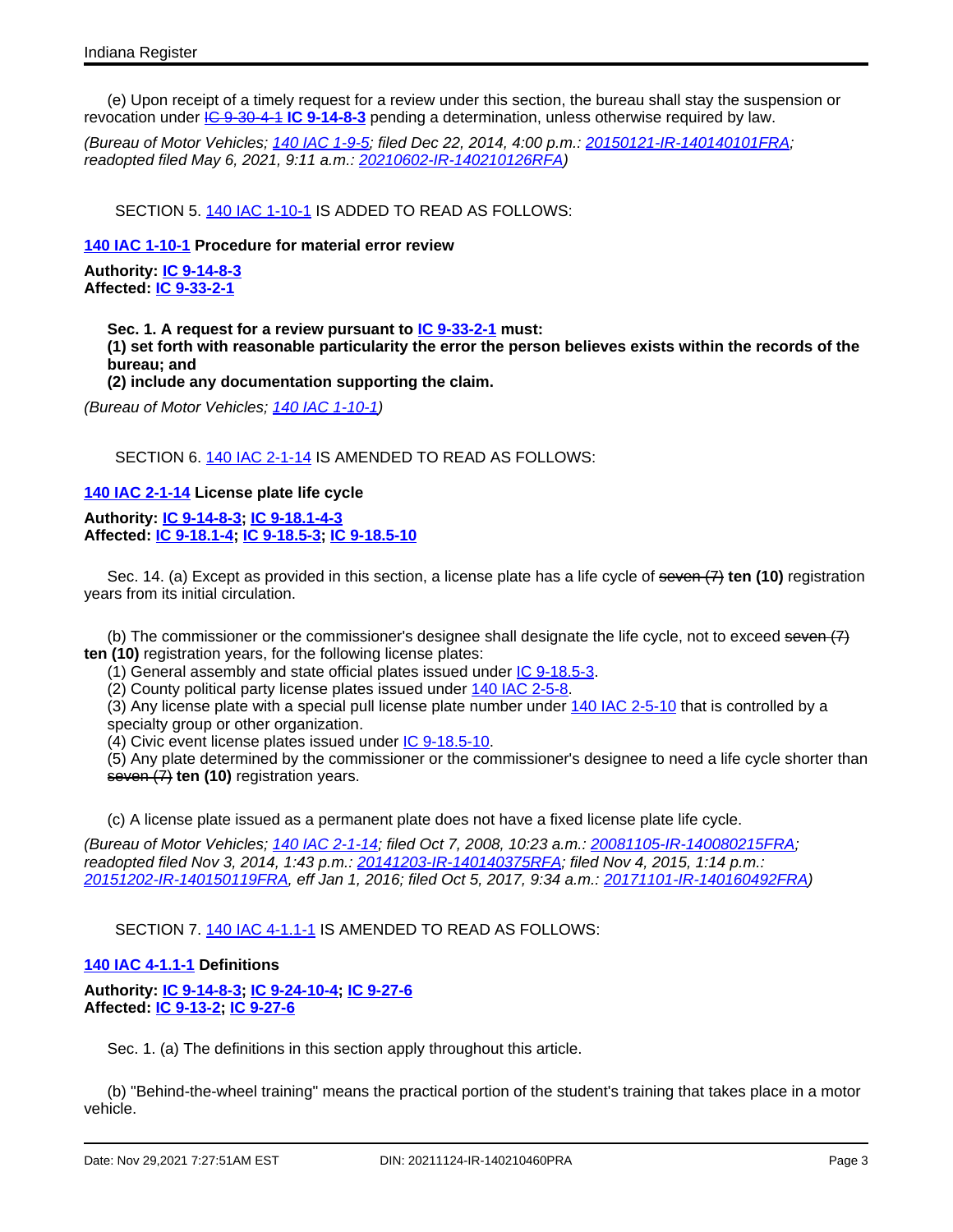(c) "Bureau of motor vehicles" or "bureau" has the meaning set forth in IC [9-13-2-16.](http://www.in.gov/legislative/iac/ic?t=9&a=13&c=2&s=16)

(d) "Bureau of motor vehicles commission" or "commission" has the meaning set forth in IC [9-13-2-32.](http://www.in.gov/legislative/iac/ic?t=9&a=13&c=2&s=32)

(e) "Classroom training" means the classroom or Internet portion of a driver training course that instructs students on the laws and procedures regarding the proper operation of a motor vehicle.

(f) **(e)** "Commissioner" has the meaning set forth in IC [9-13-2-33](http://www.in.gov/legislative/iac/ic?t=9&a=13&c=2&s=33).

(g) **(f)** "Course" means training offered by a school for the purpose of teaching safe operation of a motor vehicle, including classroom theoretical training or behind-the-wheel training, or both.

(h) **(g)** "Driver training school" or "school" has the meaning set forth in IC [9-27-6-3\(](http://www.in.gov/legislative/iac/ic?t=9&a=27&c=6&s=3)a).

(i) **(h)** "Driver training school instructor license" or "instructor license" means the license required by IC [9-27-6-](http://www.in.gov/legislative/iac/ic?t=9&a=27&c=6&s=8) [8.](http://www.in.gov/legislative/iac/ic?t=9&a=27&c=6&s=8)

(j) **(i)** "Driver training school license" or "license" means the license required by IC [9-27-6-6.](http://www.in.gov/legislative/iac/ic?t=9&a=27&c=6&s=6)

(k) **(j)** "Driving skills test" means the bureau approved standardized driving skills examination given by an instructor or state certified driver examiner pursuant to  $IC$  [9-24-10-4](http://www.in.gov/legislative/iac/ic?t=9&a=24&c=10&s=4)(a)(2).

(l) **(k)** "Instructor" has the meaning set forth in IC [9-27-6-4.](http://www.in.gov/legislative/iac/ic?t=9&a=27&c=6&s=4)

(m) (I) "Motor vehicle" has the meaning set forth in IC [9-13-2-105](http://www.in.gov/legislative/iac/ic?t=9&a=13&c=2&s=105).

(n) **(m)** "Numbered stamp" means the stamp that the bureau issues and assigns to a driver training school participating in the driving skills test waiver program.

(a) (n) "Owner" means anyone with an ownership interest of any kind in the school.

(p) **(o)** "Student" means an individual who is actively enrolled in a driver training course and is receiving classroom training or behind-the-wheel training, or both, from a school.

(q) "Waiver" or "driving skills test waiver" means a waiver of a demonstration of an applicant's driving skill referenced by  $1C$  [9-24-10-4](http://www.in.gov/legislative/iac/ic?t=9&a=24&c=10&s=4)(c).

**(p) "Theoretical training" means the classroom or Internet portion of a driver training course that instructs students on the laws and procedures regarding the proper operation of a motor vehicle.**

(Bureau of Motor Vehicles; 140 IAC [4-1.1-1;](http://www.in.gov/legislative/iac/iac_title?iact=140&iaca=4) filed Nov 25, 2014, 3:50 p.m.: [20141224-IR-140140292FRA;](http://www.in.gov/legislative/iac/irdin.pdf?din=20141224-IR-140140292FRA) readopted filed Sep 3, 2020, 10:16 a.m.: [20200930-IR-140200090RFA](http://www.in.gov/legislative/iac/irdin.pdf?din=20200930-IR-140200090RFA))

SECTION 8. 140 IAC [4-1.2-2](http://www.in.gov/legislative/iac/iac_title?iact=140&iaca=4) IS AMENDED TO READ AS FOLLOWS:

## **140 IAC [4-1.2-2](http://www.in.gov/legislative/iac/iac_title?iact=140&iaca=4) Driver training school operations**

**Authority: IC [9-14-8-3](http://www.in.gov/legislative/iac/ic?t=9&a=14&c=8&s=3); IC [9-27-6-6;](http://www.in.gov/legislative/iac/ic?t=9&a=27&c=6&s=6) IC [9-27-6-11](http://www.in.gov/legislative/iac/ic?t=9&a=27&c=6&s=11) Affected: IC [9-27-6-6;](http://www.in.gov/legislative/iac/ic?t=9&a=27&c=6&s=6) IC [20-19-2-8;](http://www.in.gov/legislative/iac/ic?t=20&a=19&c=2&s=8) IC [21-7-13-32;](http://www.in.gov/legislative/iac/ic?t=21&a=7&c=13&s=32) IC [27-17-1-13;](http://www.in.gov/legislative/iac/ic?t=27&a=17&c=1&s=13) IC [36-1-2-17](http://www.in.gov/legislative/iac/ic?t=36&a=1&c=2&s=17)**

Sec. 2. (a) Licensed schools may provide classroom theoretical training during which an instructor is present in a county outside the county in which the school is located to the students of the schools listed in  $IC$  [9-27-6-6](http://www.in.gov/legislative/iac/ic?t=9&a=27&c=6&s=6)(c), but must obtain advance written approval of the governing bodies of the entities listed in IC [9-27-6-6](http://www.in.gov/legislative/iac/ic?t=9&a=27&c=6&s=6)(c)(1), [IC](http://www.in.gov/legislative/iac/ic?t=9&a=27&c=6&s=6) 9- $27-6-6$  (c)(2), and  $1C \frac{9-27-6-6}{c}$  $1C \frac{9-27-6-6}{c}$  $1C \frac{9-27-6-6}{c}$  (c)(3) before providing such training.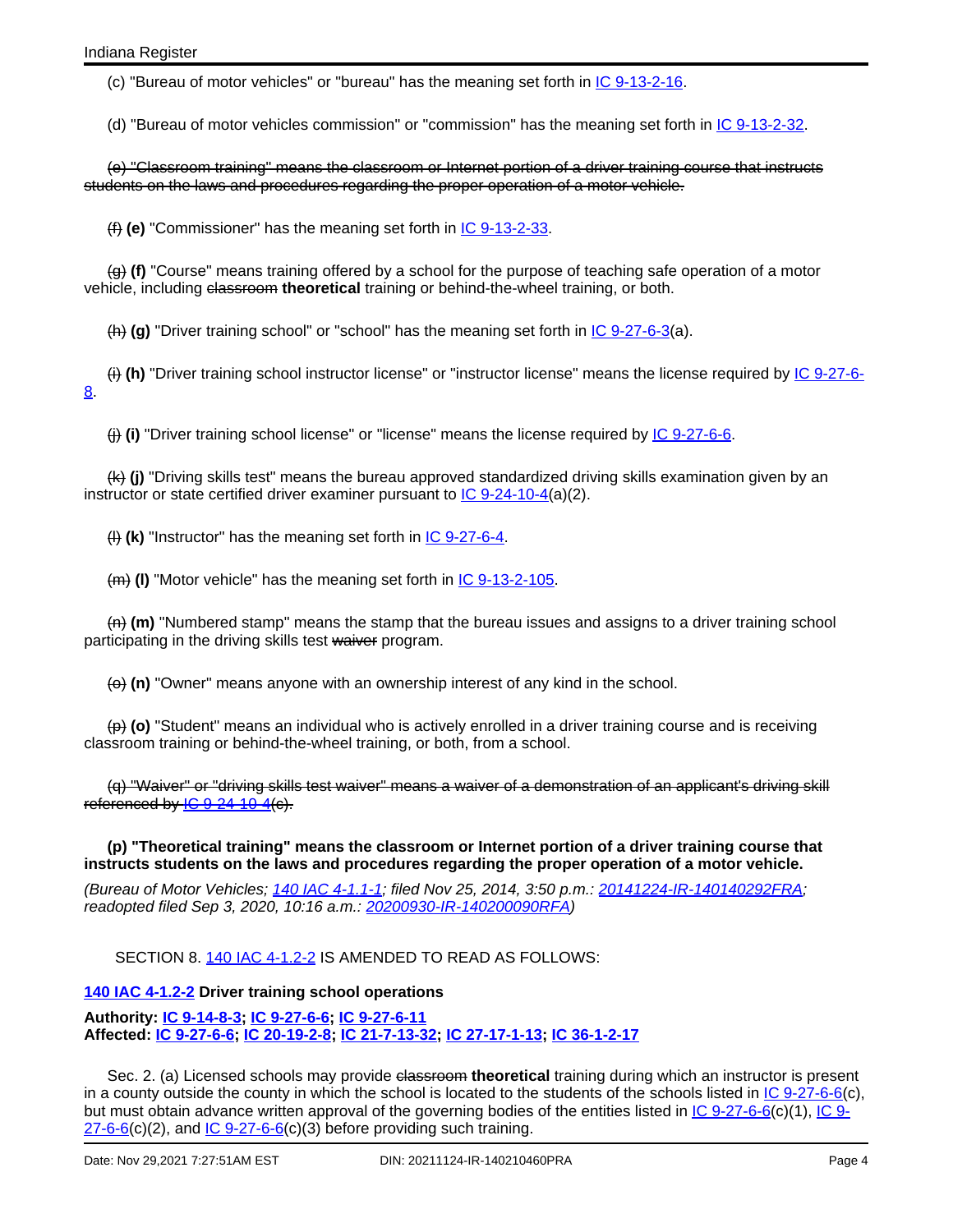(b) A school shall not:

(1) operate from a residential dwelling;

(2) provide classroom **theoretical** training to a child less than fifteen (15) years of age;

(3) employ any current employee of the bureau or the commission or any member of their immediate family;

(4) allow any person to provide driver training unless the person is properly licensed as an instructor;

(5) solicit persons for driver training at any of the bureau's places of business;

(6) falsify or tamper with any records;

(7) knowingly assist a person in obtaining driving privileges from the bureau by fraud;

(8) use a name that implies any affiliation with the bureau or any other state or local government agency, except when the school is an entity defined under IC [36-1-2-17,](http://www.in.gov/legislative/iac/ic?t=36&a=1&c=2&s=17) IC [20-19-2-8,](http://www.in.gov/legislative/iac/ic?t=20&a=19&c=2&s=8) IC [20-19-2-10,](http://www.in.gov/legislative/iac/ic?t=20&a=19&c=2&s=10) IC [27-17-1-13](http://www.in.gov/legislative/iac/ic?t=27&a=17&c=1&s=13), IC [21-17-13-32](http://www.in.gov/legislative/iac/ic?t=21&a=17&c=13&s=32), **IC [21-7-13-32,](http://www.in.gov/legislative/iac/ic?t=21&a=7&c=13&s=32)** or a nonaccredited nonpublic school; or

(9) market or advertise its services in a false, deceptive, or misleading manner.

(c) A school shall publicly display its license in all of its locations during office hours or course hours.

(d) A school may state that it is licensed by the bureau, but a school shall not state that it is supervised, recommended, or endorsed by the bureau.

(e) A school shall create and maintain a contract, registration form, or other document signed by the student that states the following:

(1) The agreed price for driver training per hour, lesson, or course.

(2) All other charges to be made to the student.

(3) A description of the training the student must receive (classroom, online, **(theoretical,** behind-the-wheel, or a combination of these).

A school may allow for electronic submission of documents under this subsection.

(f) The school shall make available to each student, in printed form or on the school's website, the bureau approved "Code of Responsibilities for Driver Education Students" and "Bill of Rights for Driver Education Students".

(g) Subject to space requirements, a school must allow parental attendance at classroom **theoretical** training.

(h) In the event the school or owner receives notice of:

(1) civil legal action filed against an owner or school;

(2) civil legal action filed against an instructor employed by the school that is related to driver training; or

(3) a criminal investigation, arrest, or conviction of an instructor, owner, or school;

the owner shall notify the bureau within one (1) business day and provide any information regarding the action, investigation, arrest, or conviction to the bureau upon request.

(i) In the event of a collision during behind-the-wheel training or a driving skills test, the owner shall report the collision to the bureau within five (5) business days and provide any information regarding the collision to the bureau upon request.

(Bureau of Motor Vehicles; 140 IAC [4-1.2-2;](http://www.in.gov/legislative/iac/iac_title?iact=140&iaca=4) filed Nov 25, 2014, 3:50 p.m.: [20141224-IR-140140292FRA;](http://www.in.gov/legislative/iac/irdin.pdf?din=20141224-IR-140140292FRA) readopted filed Sep 3, 2020, 10:16 a.m.: [20200930-IR-140200090RFA](http://www.in.gov/legislative/iac/irdin.pdf?din=20200930-IR-140200090RFA))

SECTION 9. 140 IAC [4-1.2-3](http://www.in.gov/legislative/iac/iac_title?iact=140&iaca=4) IS AMENDED TO READ AS FOLLOWS:

## **140 IAC [4-1.2-3](http://www.in.gov/legislative/iac/iac_title?iact=140&iaca=4) Online driver training school requirements**

**Authority: IC [9-14-8-3](http://www.in.gov/legislative/iac/ic?t=9&a=14&c=8&s=3); IC [9-27-6-6;](http://www.in.gov/legislative/iac/ic?t=9&a=27&c=6&s=6) IC [9-27-6-11](http://www.in.gov/legislative/iac/ic?t=9&a=27&c=6&s=11) Affected: IC [9-27-6-6](http://www.in.gov/legislative/iac/ic?t=9&a=27&c=6&s=6)**

Sec. 3. A driver training school shall not accept certificates of completion of elassroom theoretical training from online schools unless the following requirements are met:

(1) The online classroom **theoretical** training curriculum complies with the classroom **theoretical** training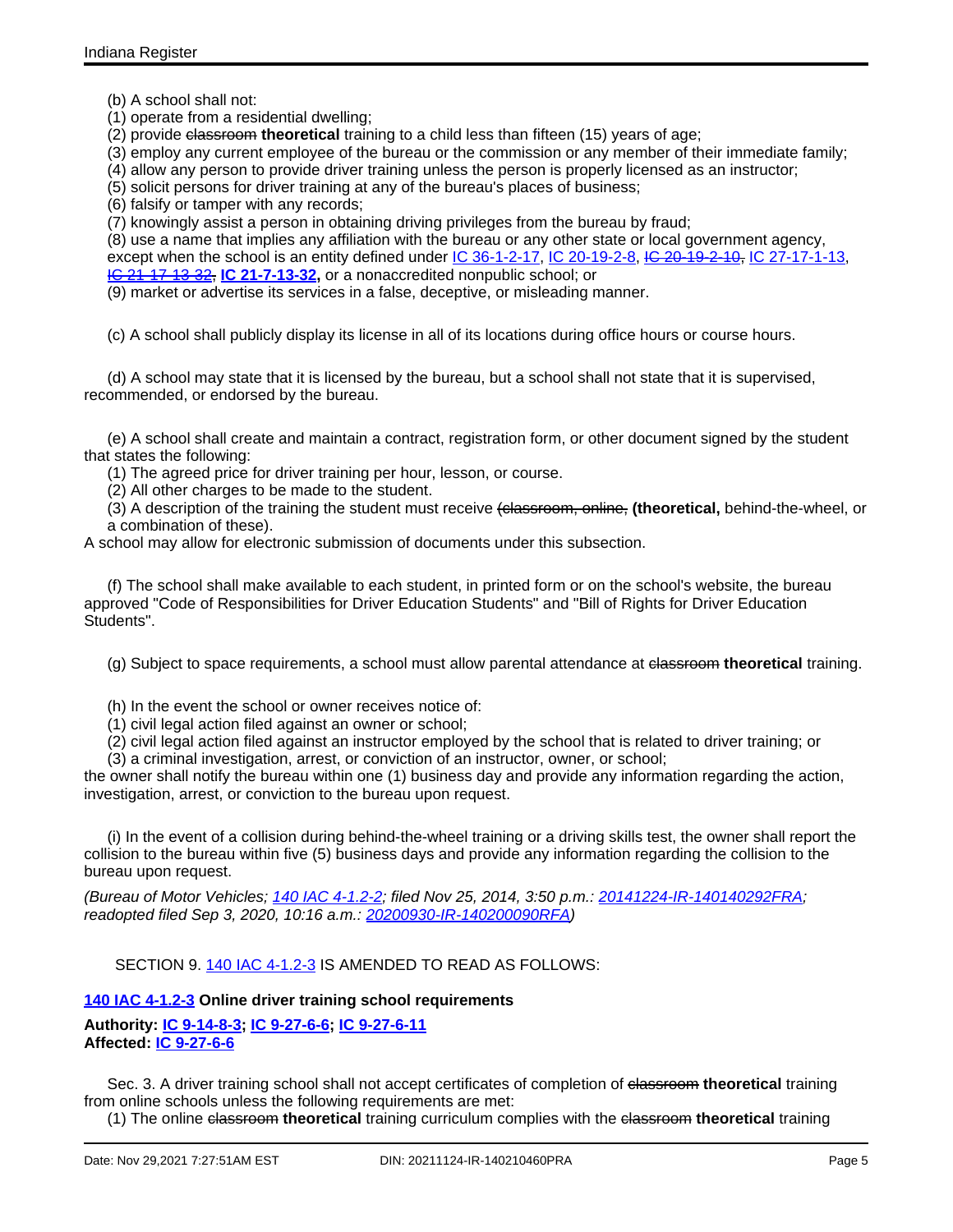requirements of 140 IAC [4-4-1.1.](http://www.in.gov/legislative/iac/iac_title?iact=140&iaca=4)

(2) The online classroom theoretical training format and curriculum, and any revisions thereof, are approved by the bureau.

(3) Students completing classroom **theoretical** training online are simultaneously enrolled at a driver training school licensed by the bureau and are at least fifteen (15) years of age.

(4) The online classroom **theoretical** training provider clearly states, on the enrollment page of the provider's website, the following: "Students seeking Indiana driving privileges must be enrolled at a driver training school licensed by the Indiana Bureau of Motor Vehicles and must be at least 15 years of age to earn credit for completing online driver training.".

(Bureau of Motor Vehicles; 140 IAC [4-1.2-3;](http://www.in.gov/legislative/iac/iac_title?iact=140&iaca=4) filed Nov 25, 2014, 3:50 p.m.: [20141224-IR-140140292FRA;](http://www.in.gov/legislative/iac/irdin.pdf?din=20141224-IR-140140292FRA) readopted filed Sep 3, 2020, 10:16 a.m.: [20200930-IR-140200090RFA](http://www.in.gov/legislative/iac/irdin.pdf?din=20200930-IR-140200090RFA))

SECTION 10. 140 IAC [4-1.3-1](http://www.in.gov/legislative/iac/iac_title?iact=140&iaca=4) IS AMENDED TO READ AS FOLLOWS:

## **140 IAC [4-1.3-1](http://www.in.gov/legislative/iac/iac_title?iact=140&iaca=4) Driver training instructor licensing application and renewals**

#### **Authority: IC [9-14-8-3](http://www.in.gov/legislative/iac/ic?t=9&a=14&c=8&s=3); IC [9-27-6-8;](http://www.in.gov/legislative/iac/ic?t=9&a=27&c=6&s=8) IC [9-27-6-11](http://www.in.gov/legislative/iac/ic?t=9&a=27&c=6&s=11) Affected: IC [9-27-6](http://www.in.gov/legislative/iac/ic?t=9&a=27&c=6)**

Sec. 1. (a) In order to obtain an instructor's license, a person must submit an application in the manner prescribed by the bureau that contains the following:

(1) The name, address, date of birth, telephone number, and driver's license number of the applicant.

(2) A fingerprint-based full national criminal background check of the applicant dated within ninety (90) days of the application.

(3) A certified copy of the applicant's driver record from the state that issued his or her current driver's license.

(4) A statement or statements from a physician on a form prescribed by the bureau, dated within twelve (12) months of the application date, certifying the applicant's:

- (A) mental ability;
- (B) minimum corrected visual acuity of 20/40 in each eye;
- (C) visual fields of not less than fifty-five (55) degrees in each eye;
- (D) absence of communicable diseases; and

(E) absence of a medical condition that may affect the applicant's ability to operate a vehicle safely, give demonstrations, or supervise students operating motor vehicles.

(5) The name and address of each of the applicant's employers for the past five (5) years.

(6) Two (2) letters from persons who are not blood relatives that the applicant has good moral character.

(7) **(6)** Documents demonstrating that the instructor meets the minimum qualifications set forth in subsection (g).

(8) **(7)** Any further information requested by the bureau.

(b) Persons applying to provide instruction only for elassroom theoretical training may so indicate in their application and need not submit evidence of the minimum visual acuity standards or ability to operate a vehicle safely. The bureau may grant such applicants instructor's licenses that are restricted to elassroom theoretical **training** instruction.

- (c) An application for the renewal of an instructor's license must:
- (1) be filed with the bureau on or before May 1 in even-numbered years; and
- (2) contain the information set forth in subsection (a)(1), (a)(2), **(a)(3),** (a)(4), and (a)(6) through (a)(8). **(a)(7).**

(d) In the event of any change in the information submitted to the bureau under subsection (a), the instructor shall notify the bureau of the changes within ten (10) days.

(e) The instructor shall provide any other documentation requested by the bureau.

(f) The instructor may request amendments to an existing license.

(g) The bureau shall not issue an instructor's license unless the applicant demonstrates that he or she meets the following: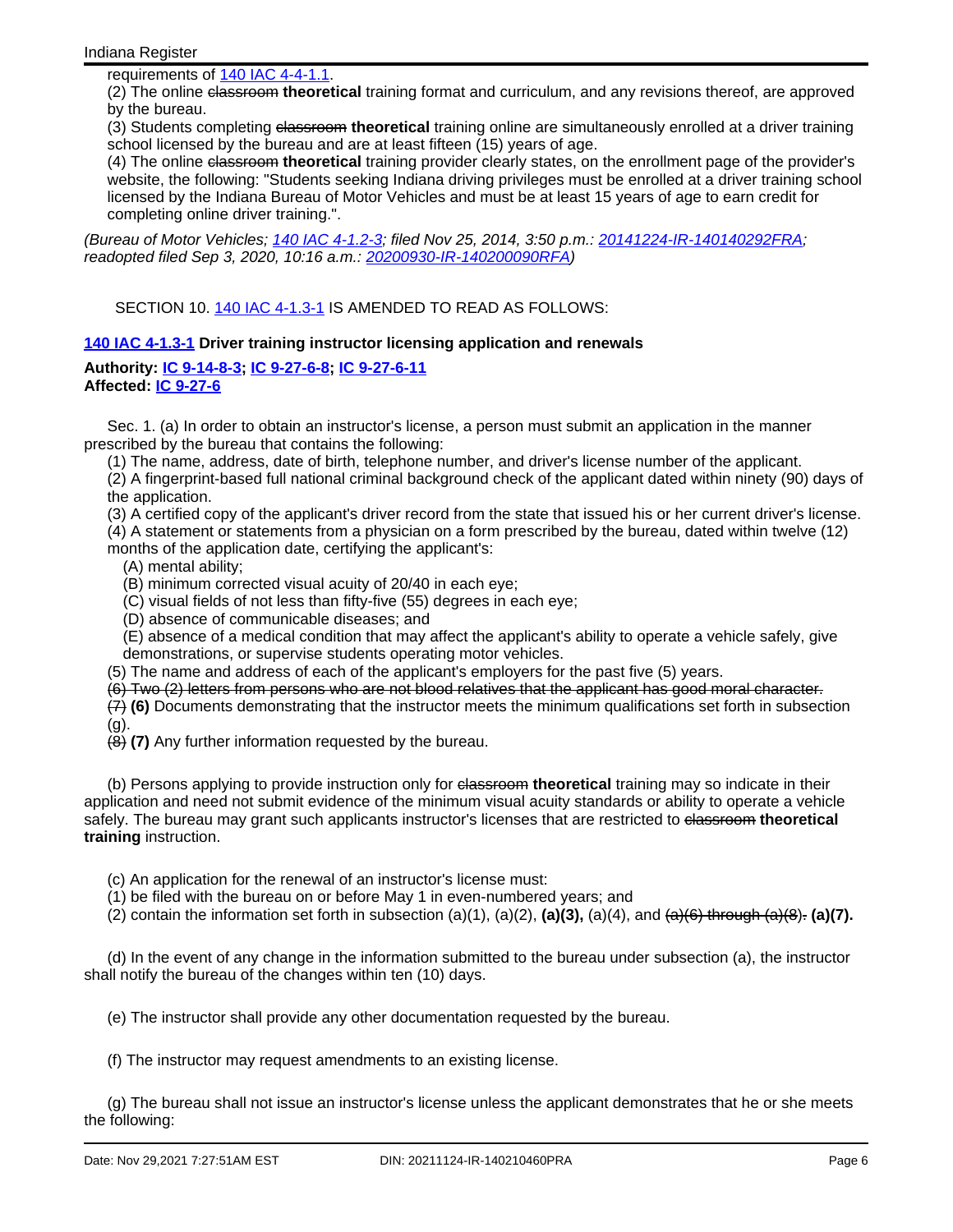Indiana Register

(1) Meets one (1) of the following instructor education requirements:

(A) Has earned fifty-one (51) semester credit hours at a postsecondary educational institution and nine (9) credit hours of driver education training that included theoretical and behind-the-wheel training consistent with nationally accepted standards in traffic safety and was a part of a curriculum approved by the commission for higher education.

(B) Has completed a bureau approved instructor training program and completed twenty (20) hours of behind-the-wheel training instruction that meet the standards set forth in 140 IAC [4-4-1.2](http://www.in.gov/legislative/iac/iac_title?iact=140&iaca=4).

(2) Is a citizen or lawful permanent resident of the United States.

(3) Is at least twenty-one (21) years of age.

(4) Has held a valid driver's license for at least one (1) year. **three (3) years.**

(h) The bureau may deny an application for an instructor's license:

(1) if the application fails to demonstrate that the applicant qualifies for a license under IC [9-27-6-8](http://www.in.gov/legislative/iac/ic?t=9&a=27&c=6&s=8) or IC [9-27-](http://www.in.gov/legislative/iac/ic?t=9&a=27&c=6&s=10) [6-10](http://www.in.gov/legislative/iac/ic?t=9&a=27&c=6&s=10);

- (2) if the applicant provides false information to the bureau;
- (3) if the applicant has violated any statute or regulation pertaining to driver training schools; or
- (4) for any other reasons set forth in applicable statutes or rules.

(i) The bureau shall review the background check submitted with an application for an instructor license and shall deny the application if the applicant was convicted or found not guilty by reason of insanity in a civilian or military jurisdiction of any felony or crime involving dishonesty.

(j) The bureau shall review the driver's record of each applicant for an instructor's license and shall deny the application if the applicant has ten (10) or more points under the points system at 140 IAC [1-4.5](http://www.in.gov/legislative/iac/iac_title?iact=140&iaca=1). **more than two (2) moving offenses in a twelve (12) month period immediately prior to the application.**

(k) There is no continuing education requirement for instructors.

(Bureau of Motor Vehicles; 140 IAC [4-1.3-1;](http://www.in.gov/legislative/iac/iac_title?iact=140&iaca=4) filed Nov 25, 2014, 3:50 p.m.: [20141224-IR-140140292FRA;](http://www.in.gov/legislative/iac/irdin.pdf?din=20141224-IR-140140292FRA) filed May 23, 2019, 12:04 p.m.: [20190619-IR-140180320FRA](http://www.in.gov/legislative/iac/irdin.pdf?din=20190619-IR-140180320FRA))

SECTION 11. 140 IAC [4-1.3-2](http://www.in.gov/legislative/iac/iac_title?iact=140&iaca=4) IS AMENDED TO READ AS FOLLOWS:

## **140 IAC [4-1.3-2](http://www.in.gov/legislative/iac/iac_title?iact=140&iaca=4) Driver training instructor requirements**

**Authority: IC [9-14-8-3](http://www.in.gov/legislative/iac/ic?t=9&a=14&c=8&s=3); IC [9-27-6-8;](http://www.in.gov/legislative/iac/ic?t=9&a=27&c=6&s=8) IC [9-27-6-11](http://www.in.gov/legislative/iac/ic?t=9&a=27&c=6&s=11) Affected: IC [9-27-6-8;](http://www.in.gov/legislative/iac/ic?t=9&a=27&c=6&s=8) IC [9-27-6-11](http://www.in.gov/legislative/iac/ic?t=9&a=27&c=6&s=11)**

Sec. 2. (a) An instructor shall:

(1) provide student driver training that meets the curriculum requirements set forth in this article;

(2) accurately complete all applicable student driver records required in this article;

(3) ensure that the student possesses a valid **has on their person an unexpired** learner's permit or license before giving behind-the-wheel training;

(4) carry his or her instructor's license while providing driver training; and

(5) carry his or her driver's license while providing behind-the-wheel training.

(b) An instructor shall not:

(1) falsify or tamper with any records;

(2) knowingly assist a person in obtaining driving privileges from the bureau by fraud;

(3) provide driver training to any person who is not enrolled in a driver training school, unless the person is a member of the instructor's immediate family;

(4) allow any student to participate in driver training if the instructor has a reasonable belief that the student is under the influence of an intoxicant;

(5) provide driver training if the instructor is under the influence of an intoxicant;

(6) provide driver training if the instructor's driver's license is expired, suspended, disqualified, or revoked by

the bureau or any other jurisdiction or the instructor's license is expired, suspended, or revoked; or (7) teach driver training more than twelve (12) hours in a calendar day.

(Bureau of Motor Vehicles; 140 IAC [4-1.3-2;](http://www.in.gov/legislative/iac/iac_title?iact=140&iaca=4) filed Nov 25, 2014, 3:50 p.m.: [20141224-IR-140140292FRA;](http://www.in.gov/legislative/iac/irdin.pdf?din=20141224-IR-140140292FRA)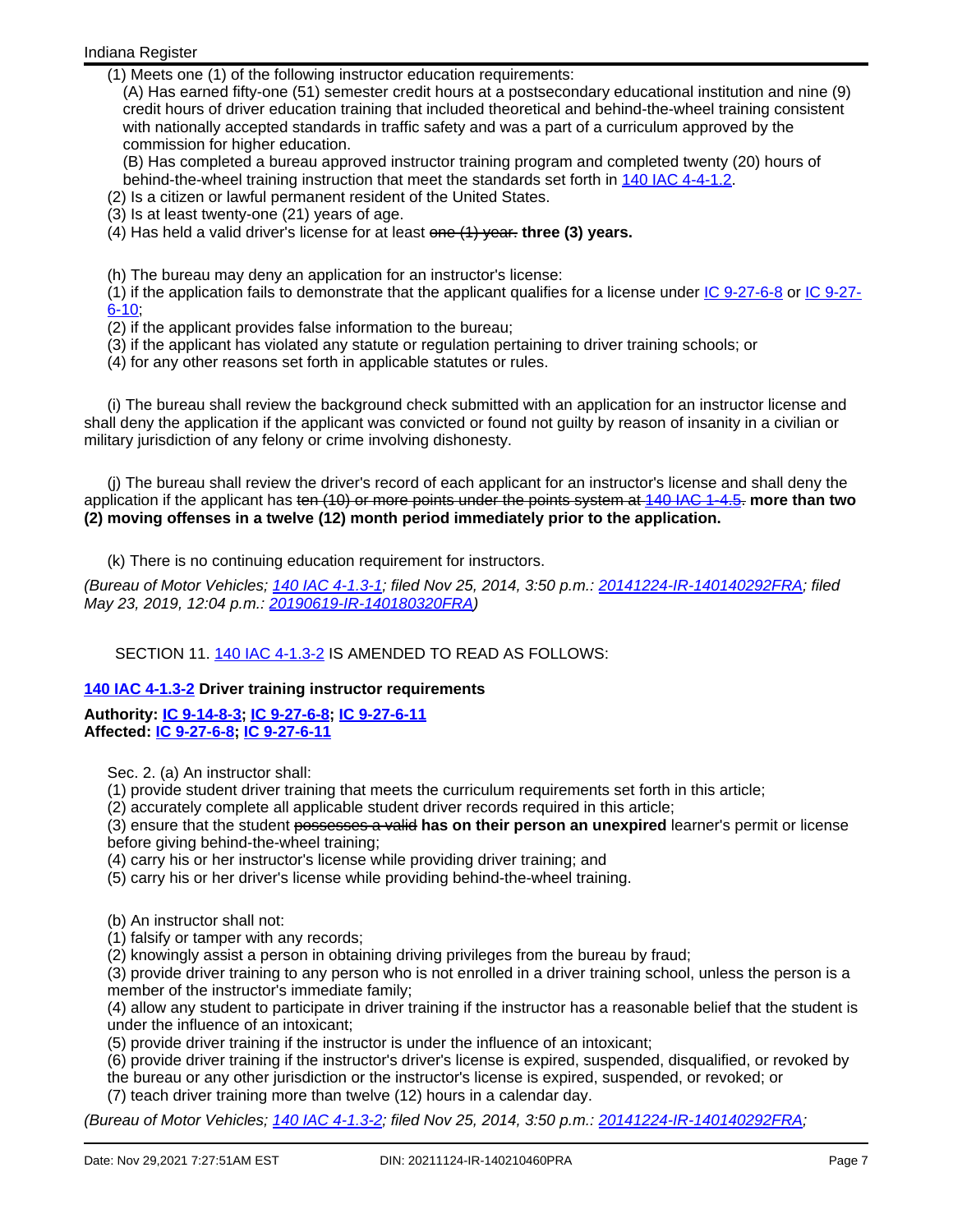readopted filed Sep 3, 2020, 10:16 a.m.: [20200930-IR-140200090RFA](http://www.in.gov/legislative/iac/irdin.pdf?din=20200930-IR-140200090RFA))

SECTION 12. 140 IAC [4-1.3-3](http://www.in.gov/legislative/iac/iac_title?iact=140&iaca=4) IS AMENDED TO READ AS FOLLOWS:

#### **140 IAC [4-1.3-3](http://www.in.gov/legislative/iac/iac_title?iact=140&iaca=4) Bureau approved instructor training**

**Authority: IC [9-14-8-3](http://www.in.gov/legislative/iac/ic?t=9&a=14&c=8&s=3); IC [9-27-6-6;](http://www.in.gov/legislative/iac/ic?t=9&a=27&c=6&s=6) IC [9-27-6-11](http://www.in.gov/legislative/iac/ic?t=9&a=27&c=6&s=11) Affected: IC [4-21.5-3](http://www.in.gov/legislative/iac/ic?t=4&a=21.5&c=3); IC [9-27-6-6](http://www.in.gov/legislative/iac/ic?t=9&a=27&c=6&s=6)**

Sec. 3. (a) An instructor training program must satisfy the following criteria to qualify as an approved program under section 1 of this rule:

(1) Provide at least ten (10) hours of classroom training that meet the standards set forth in 140 IAC [4-4-1.1.](http://www.in.gov/legislative/iac/iac_title?iact=140&iaca=4)

(2) Provide a completion certificate to participants upon completion of training.

(b) To be designated as an approved instructor training program, the program provider must submit an application to the bureau that contains the following:

(1) Name and address of provider of instructor training program.

(2) Names and driver's license numbers of each program instructor **or creator.**

(3) Detailed description of program and courses.

(4) Copy of all course materials that provide at least minimum standards for classroom training under [140](http://www.in.gov/legislative/iac/iac_title?iact=140&iaca=4) IAC

[4-4-1.1](http://www.in.gov/legislative/iac/iac_title?iact=140&iaca=4) and behind-the-wheel driver training standards under 140 IAC [4-4-1.2](http://www.in.gov/legislative/iac/iac_title?iact=140&iaca=4).

(5) Sample copy of completion certificate that will be provided upon training completion.

(6) Any other information requested by the bureau that is necessary to determine whether the applicant meets the requirements for approval.

(c) The bureau shall notify applicants in writing whether the instructor training program has been designated as an approved program under section 1 of this rule. If an application for designation as an approved program is denied, the bureau shall provide an explanation of the reasons for the denial. Notice shall be provided within sixty (60) days of the date the bureau receives an application.

(d) The designation as an approved instructor training program shall remain valid for a period of four (4) years.

(e) An approved instructor training program shall apply for redesignation every four (4) years prior to expiration date of the prior designation by submitting an application in accordance with subsection (b).

(f) An instructor training program that has been designated as an approved program or that has submitted an application to be designated as an approved program shall notify the bureau within thirty (30) days of any changes in the information submitted under subsection (b).

(g) The bureau may revoke an instructor training program's designation as an approved program in accordance with the procedures set forth in  $IC$  [4-21.5-3](http://www.in.gov/legislative/iac/ic?t=4&a=21.5&c=3) if the bureau determines that the program fails to meet the requirements set forth in subsection (a).

(h) An instructor training program whose application for approval is denied may appeal the decision by filing a petition for review in accordance with the procedures set forth in IC [4-21.5-3.](http://www.in.gov/legislative/iac/ic?t=4&a=21.5&c=3)

(Bureau of Motor Vehicles; 140 IAC [4-1.3-3;](http://www.in.gov/legislative/iac/iac_title?iact=140&iaca=4) filed May 23, 2019, 12:04 p.m.: [20190619-IR-140180320FRA\)](http://www.in.gov/legislative/iac/irdin.pdf?din=20190619-IR-140180320FRA)

SECTION 13. 140 IAC [4-1.4-1](http://www.in.gov/legislative/iac/iac_title?iact=140&iaca=4) IS AMENDED TO READ AS FOLLOWS:

#### **140 IAC [4-1.4-1](http://www.in.gov/legislative/iac/iac_title?iact=140&iaca=4) Fees**

**Authority: IC [9-14-8-3](http://www.in.gov/legislative/iac/ic?t=9&a=14&c=8&s=3); IC [9-27-6-9;](http://www.in.gov/legislative/iac/ic?t=9&a=27&c=6&s=9) IC [9-27-6-11](http://www.in.gov/legislative/iac/ic?t=9&a=27&c=6&s=11) Affected: IC [9-27-6;](http://www.in.gov/legislative/iac/ic?t=9&a=27&c=6) IC [21-7-13-32;](http://www.in.gov/legislative/iac/ic?t=21&a=7&c=13&s=32) IC [36-1-2-17](http://www.in.gov/legislative/iac/ic?t=36&a=1&c=2&s=17)**

Sec. 1. (a) The fee for an application for an instructor's license is ten dollars (\$10).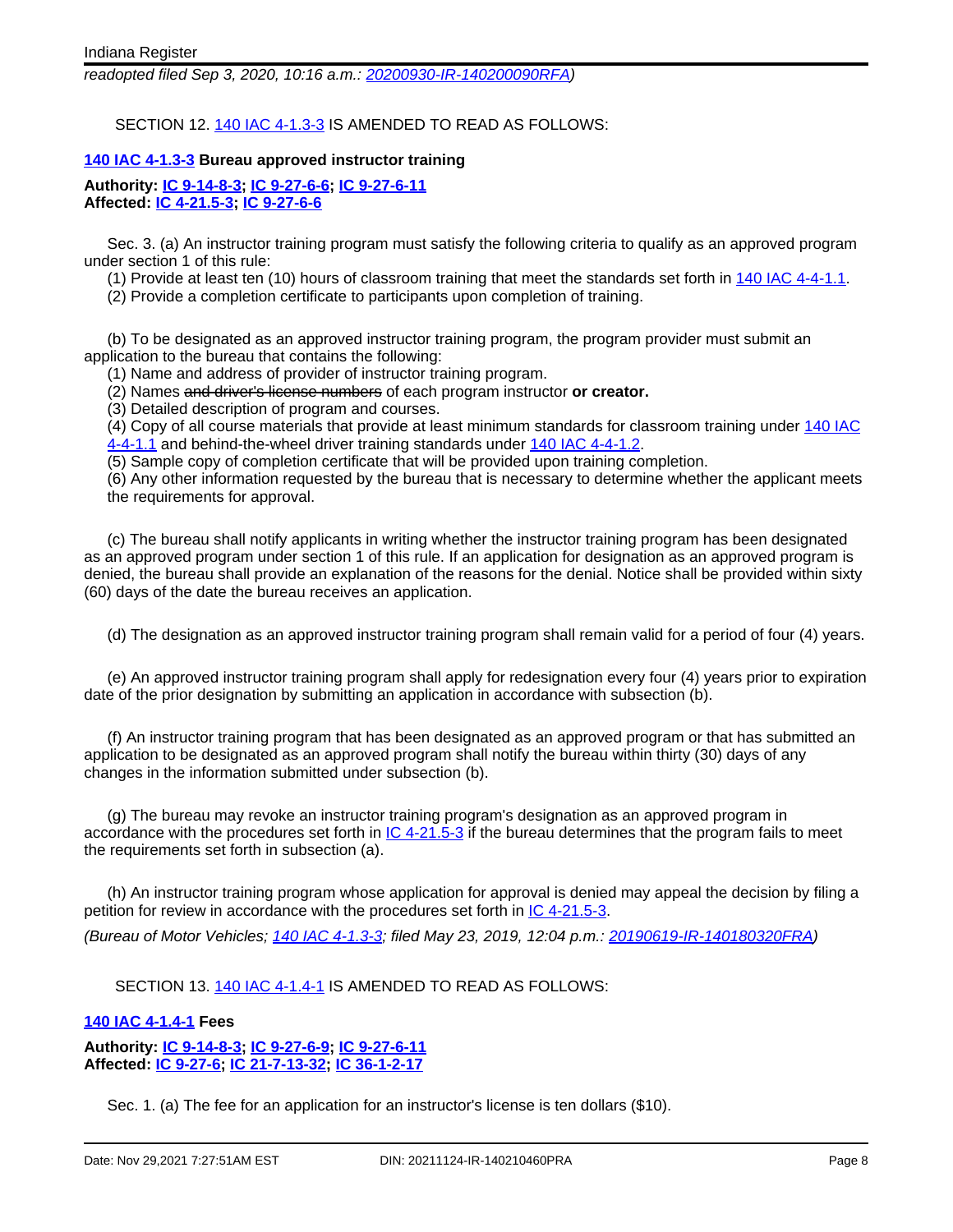(b) The fee for renewal of an instructor's license is ten dollars (\$10).

(c) The fee for an amendment **or replacement** of an instructor's license is five dollars (\$5).

(d) The fee for an application for a driver training school license is one hundred dollars (\$100) per location.

(e) The fee for renewal of a driver training school license is one hundred dollars (\$100) per location.

(f) The fee for an amendment **or replacement** of a driver training school license is twenty dollars (\$20) per location.

(g) School corporations as defined in *IC [36-1-2-17](http://www.in.gov/legislative/iac/ic?t=36&a=1&c=2&s=17)* and state educational institutions as defined in *IC [21-7-13-](http://www.in.gov/legislative/iac/ic?t=21&a=7&c=13&s=32)* [32](http://www.in.gov/legislative/iac/ic?t=21&a=7&c=13&s=32) are exempt from the driver training school license, renewal, and amendment fees.

(h) If an application for an instructor's license or a driver training school license is denied, and the application is resubmitted within sixty (60) days of the denial, there is no fee for the resubmission.

(Bureau of Motor Vehicles; 140 IAC [4-1.4-1;](http://www.in.gov/legislative/iac/iac_title?iact=140&iaca=4) filed Nov 25, 2014, 3:50 p.m.: [20141224-IR-140140292FRA;](http://www.in.gov/legislative/iac/irdin.pdf?din=20141224-IR-140140292FRA) readopted filed Sep 3, 2020, 10:16 a.m.: [20200930-IR-140200090RFA](http://www.in.gov/legislative/iac/irdin.pdf?din=20200930-IR-140200090RFA))

SECTION 14. 140 IAC [4-1.5-3](http://www.in.gov/legislative/iac/iac_title?iact=140&iaca=4) IS AMENDED TO READ AS FOLLOWS:

## **140 IAC [4-1.5-3](http://www.in.gov/legislative/iac/iac_title?iact=140&iaca=4) Audits, investigations, and records**

**Authority: IC [9-14-8-3](http://www.in.gov/legislative/iac/ic?t=9&a=14&c=8&s=3); IC [9-27-6](http://www.in.gov/legislative/iac/ic?t=9&a=27&c=6) Affected: IC [9-27-6-8;](http://www.in.gov/legislative/iac/ic?t=9&a=27&c=6&s=8) IC [9-27-6-11](http://www.in.gov/legislative/iac/ic?t=9&a=27&c=6&s=11)**

Sec. 3. (a) The bureau may audit or investigate an owner or school to confirm compliance with Indiana laws and rules related to driver training.

(b) Each school shall keep the following records in its primary place of business and available for inspection by the bureau:

(1) Documents demonstrating the school's qualifications to hold a license.

(2) Student records for each student of the school for the previous two (2) years that include the following information:

- (A) Name.
- (B) Address.
- (C) Date of birth.
- (D) Date of course commencement.
- (E) Date of course completion.
- (F) Names of the instructors who provided driver training.
- (G) Types of instruction completed.
- (H) Numbers of hours of instruction completed.
- (I) Official driving skills test score sheets, if applicable.

**(3) A copy of the route or routes used by the school in administering a skills test.**

(c) A school shall permit representatives of the bureau to inspect and copy its records and inspect its premises upon request during the bureau's normal operating hours.

(Bureau of Motor Vehicles; 140 IAC [4-1.5-3;](http://www.in.gov/legislative/iac/iac_title?iact=140&iaca=4) filed Nov 25, 2014, 3:50 p.m.: [20141224-IR-140140292FRA;](http://www.in.gov/legislative/iac/irdin.pdf?din=20141224-IR-140140292FRA) readopted filed Sep 3, 2020, 10:16 a.m.: [20200930-IR-140200090RFA](http://www.in.gov/legislative/iac/irdin.pdf?din=20200930-IR-140200090RFA))

SECTION 15. 140 IAC [4-2-1](http://www.in.gov/legislative/iac/iac_title?iact=140&iaca=4) IS AMENDED TO READ AS FOLLOWS:

## **140 IAC [4-2-1](http://www.in.gov/legislative/iac/iac_title?iact=140&iaca=4) Waiver of age and experience requirements**

**Authority: IC [9-14-8-3](http://www.in.gov/legislative/iac/ic?t=9&a=14&c=8&s=3); IC [9-24-3-3](http://www.in.gov/legislative/iac/ic?t=9&a=24&c=3&s=3)**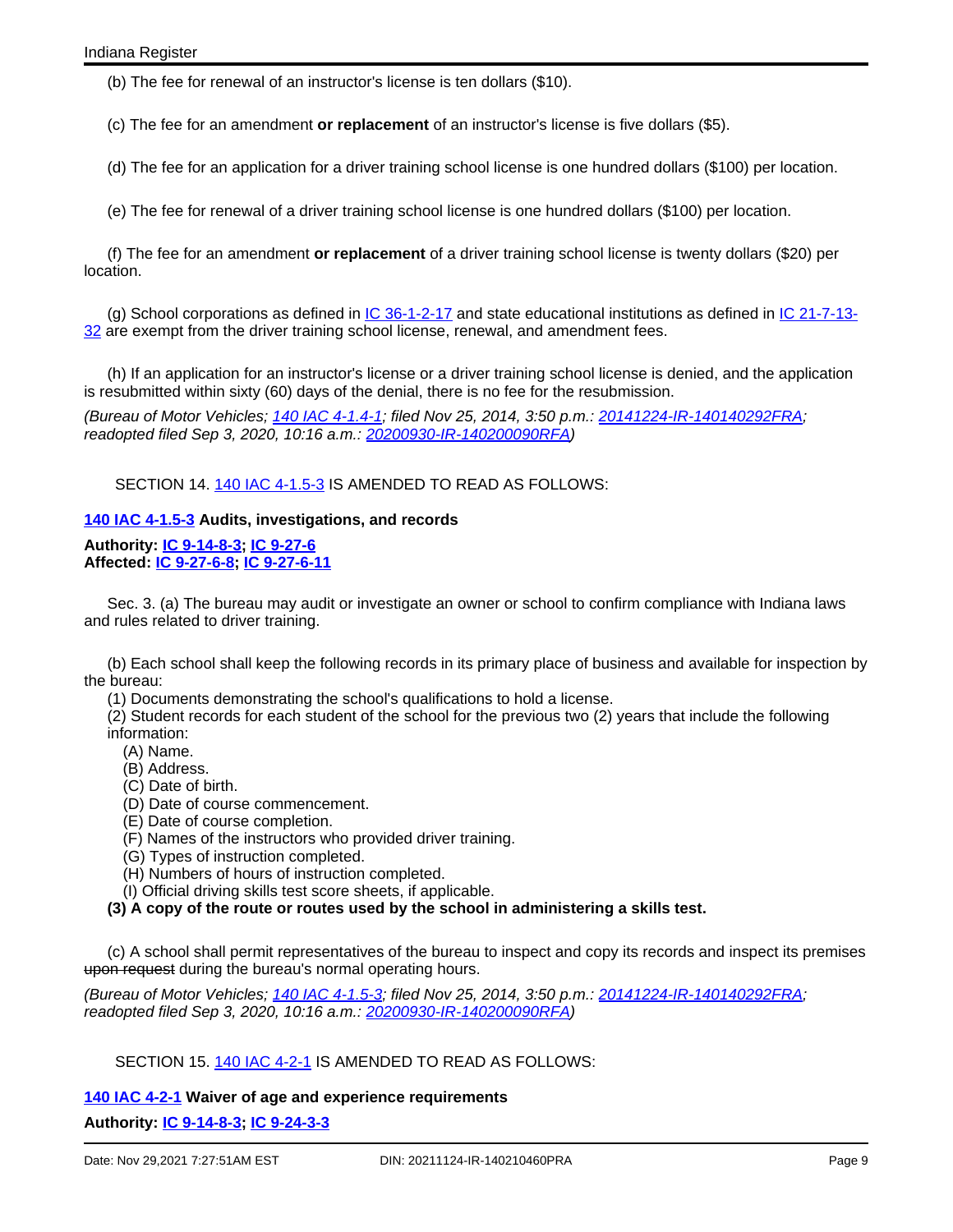#### **Affected: IC [9-24-3;](http://www.in.gov/legislative/iac/ic?t=9&a=24&c=3) IC [9-24-4](http://www.in.gov/legislative/iac/ic?t=9&a=24&c=4)**

Sec. 1. (a) The bureau may grant a hardship waiver of the age and **or** experience requirements for an initial operator's **driver's** license if it is determined either of the following conditions for a hardship are demonstrated by the applicant:

(1) The applicant would be the only licensed driver in the applicant's household, a household member owns or leases a properly registered motor vehicle, and a household member needs the individual to operate the motor vehicle to enable a household member to receive regularly required medical care.

(2) The applicant is the primary means of financial support for the family and no alternative means of transportation exists from another family member or from public transportation to get to and from the applicant's place of employment.

**(b) The bureau may grant a hardship waiver of the practice driving requirements for an initial driver's license if it is determined any of the following conditions for a hardship are demonstrated by the applicant:**

**(1) The applicant has no licensed driver in Indiana that can supervise their practice driving.**

**(2) The applicant has held an Indiana learner's permit in the past and is currently holding a renewed learner's permit.**

**(3) The applicant meets either of the conditions set out in subsection (a).**

(b) **(c)** An applicant's driving privileges must not be or have been suspended, revoked, invalidated, canceled, or the subject of any other similar action.

(c) **(d)** Each applicant must submit a written request on a form prescribed by the bureau for review and investigation.

(d) **(e)** If a waiver is granted, the applicant will receive a written waiver that may be presented to any branch at the time of application for an initial operator. or chauffeur's license.

(e) **(f)** This waiver does not affect any requirement as to the written, vision, and driving tests.

(f) **(g)** The commissioner may alter any of the foregoing procedures when in his or her opinion an extreme emergency exists.

(Bureau of Motor Vehicles; Driver Examiner Rule 15; filed Jan 14, 1980, 11:50 a.m.: 3 IR 160; readopted filed Jul 30, 2001, 10:27 a.m.: 24 IR 4230; readopted filed Nov 14, 2007, 1:31 p.m.: [20071212-IR-140070562RFA](http://www.in.gov/legislative/iac/irdin.pdf?din=20071212-IR-140070562RFA); filed Oct 7, 2008, 10:23 a.m.: [20081105-IR-140080215FRA](http://www.in.gov/legislative/iac/irdin.pdf?din=20081105-IR-140080215FRA); readopted filed Nov 3, 2014, 1:43 p.m.: [20141203-IR-140140375RFA](http://www.in.gov/legislative/iac/irdin.pdf?din=20141203-IR-140140375RFA); filed Nov 25, 2014, 3:50 p.m.: [20141224-IR-140140292FRA](http://www.in.gov/legislative/iac/irdin.pdf?din=20141224-IR-140140292FRA); filed Oct 5, 2017, 9:34 a.m.: [20171101-IR-140160492FRA](http://www.in.gov/legislative/iac/irdin.pdf?din=20171101-IR-140160492FRA))

SECTION 16. 140 IAC [4-4-1.1](http://www.in.gov/legislative/iac/iac_title?iact=140&iaca=4) IS AMENDED TO READ AS FOLLOWS:

## **140 IAC [4-4-1.1](http://www.in.gov/legislative/iac/iac_title?iact=140&iaca=4) Driver theoretical training standards**

**Authority: IC [9-14-8-3](http://www.in.gov/legislative/iac/ic?t=9&a=14&c=8&s=3); IC [9-27-6](http://www.in.gov/legislative/iac/ic?t=9&a=27&c=6) Affected: IC [9-27-6](http://www.in.gov/legislative/iac/ic?t=9&a=27&c=6)**

Sec. 1.1. Driver training schools shall provide elassroom theoretical training that includes instruction on the following subjects:

(1) Knowledge of Indiana motor vehicle statutes and administrative rules related to the operation of a motor vehicle.

(2) Railroad-highway grade crossing safety.

(3) Safe driving practices, including how to avoid drivers who display aggressive and unsafe behavior.

(4) Driving techniques for different types of roads and road surfaces and for safe driving near pedestrians, trains, and other vehicles, including, but not limited to, cars, trucks, bicycles, motorcycles, and motor driven cycles.

(5) Driver responsibility, including, but not limited to, automobile maintenance, insurance, use of safety belts and child restraints, passenger safety, and implied consent laws.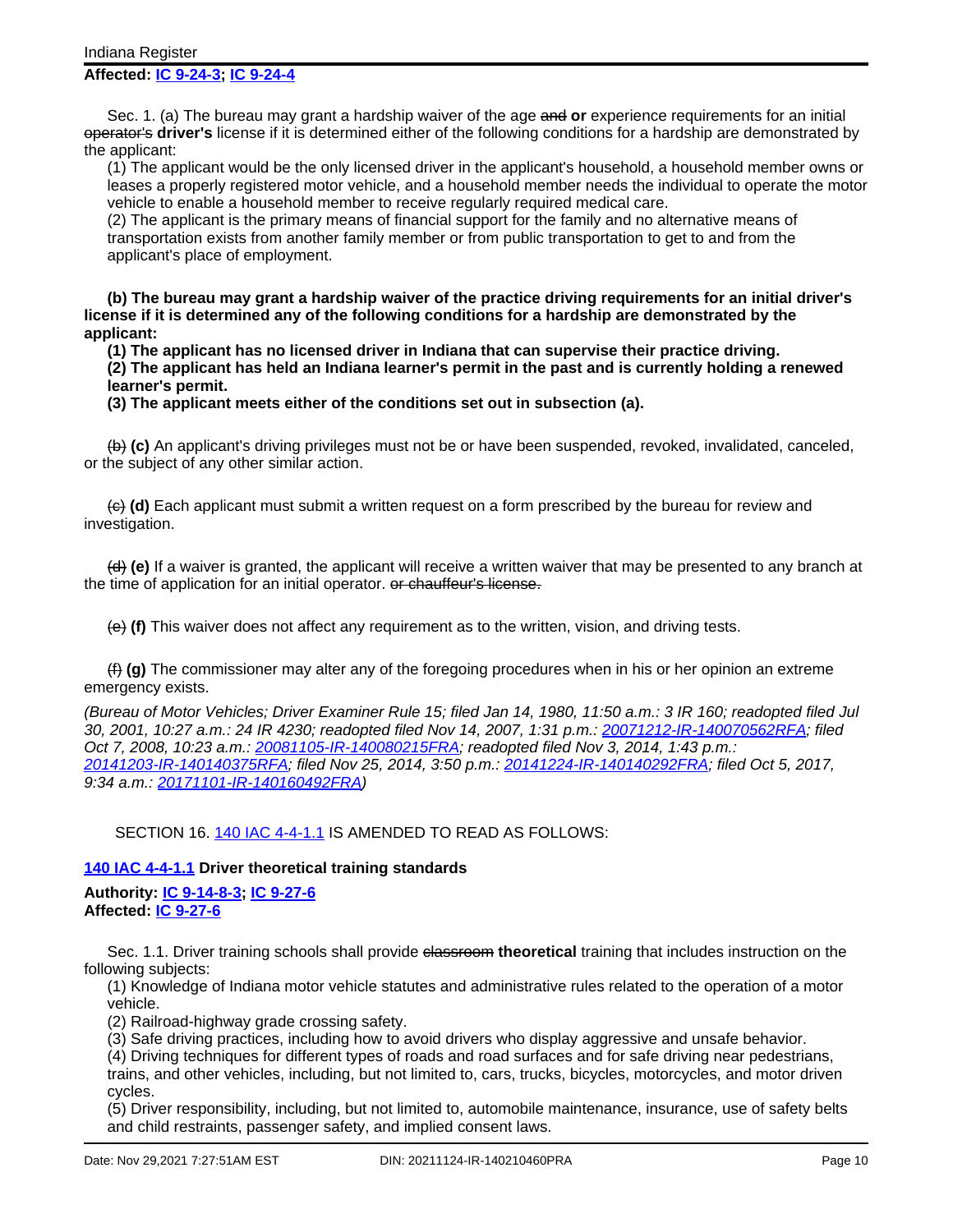(6) Defensive driving practices and techniques.

(7) Accident reporting.

(8) Mental attitudes and physical characteristics as related to the operation of a motor vehicle.

(9) How driver use of alcohol, drugs, inhalants, or other substances affects driving ability.

(10) Distracted driving, including the consequences of using cell phones and other hand held devices while driving.

(11) Maintenance of a motor vehicle.

(12) Handling of driver emergencies.

(13) Driving skills, including, but not limited to, lane changing, lane positioning, signaling, merging, signage,

highway markings, highway design features as they relate to safe driving, backing, and parallel parking. (14) Procedure for participation in the organ donation program.

(Bureau of Motor Vehicles; 140 IAC [4-4-1.1;](http://www.in.gov/legislative/iac/iac_title?iact=140&iaca=4) filed Nov 25, 2014, 3:50 p.m.: [20141224-IR-140140292FRA;](http://www.in.gov/legislative/iac/irdin.pdf?din=20141224-IR-140140292FRA) readopted filed Sep 3, 2020, 10:16 a.m.: [20200930-IR-140200090RFA](http://www.in.gov/legislative/iac/irdin.pdf?din=20200930-IR-140200090RFA))

SECTION 17. 140 IAC [4-4-1.2](http://www.in.gov/legislative/iac/iac_title?iact=140&iaca=4) IS AMENDED TO READ AS FOLLOWS:

## **140 IAC [4-4-1.2](http://www.in.gov/legislative/iac/iac_title?iact=140&iaca=4) Behind-the-wheel driver training standards**

# **Authority: IC [9-14-8-3](http://www.in.gov/legislative/iac/ic?t=9&a=14&c=8&s=3); IC [9-27-6](http://www.in.gov/legislative/iac/ic?t=9&a=27&c=6)**

**Affected: IC [9-27-6](http://www.in.gov/legislative/iac/ic?t=9&a=27&c=6)**

Sec. 1.2. **(a)** Driver training schools shall provide behind-the-wheel training that includes instruction on and demonstration of the following in a dual-controlled motor vehicle:

- (1) Stopping.
- (2) Starting.
- (3) Shifting.
- (4) Lane changing.
- (5) Lane positioning.
- (6) Merging.
- (7) Signaling.
- (8) Backing.
- (9) Parallel parking.
- (10) Steering.
- (11) School zones.
- (12) **(11)** Speed zones.
- (13) **(12)** Intersections.
- (14) **(13)** General driving behavior.
- (15) **(14)** Dual lanes and multi-lanes.
- (16) Railroad-highway grade crossing safety.

(17) **(15)** Managing space around the vehicle by adjusting speed and position to avoid conflicts and reduce risk.

(18) **(16)** Sharing the road with other vehicles with special emphasis on motorcycles, bicycles, and large trucks.

(19) **(17)** Distracted driving.

**(18) Roundabouts.**

**(b) If present within a twenty (20) minute radius of the location of the driver training school, a driver training school shall provide behind-the-wheel training that includes instruction on and demonstration of the following in a dual-controlled motor vehicle:**

**(1) School zones.**

**(2) Railroad highway grade crossing safety.**

**(3) Roundabouts.**

(Bureau of Motor Vehicles; 140 IAC [4-4-1.2;](http://www.in.gov/legislative/iac/iac_title?iact=140&iaca=4) filed Nov 25, 2014, 3:50 p.m.: [20141224-IR-140140292FRA;](http://www.in.gov/legislative/iac/irdin.pdf?din=20141224-IR-140140292FRA) readopted filed Sep 3, 2020, 10:16 a.m.: [20200930-IR-140200090RFA](http://www.in.gov/legislative/iac/irdin.pdf?din=20200930-IR-140200090RFA))

SECTION 18. 140 IAC [4-4-1.3](http://www.in.gov/legislative/iac/iac_title?iact=140&iaca=4) IS AMENDED TO READ AS FOLLOWS:

## **140 IAC [4-4-1.3](http://www.in.gov/legislative/iac/iac_title?iact=140&iaca=4) Driver training school vehicle standards**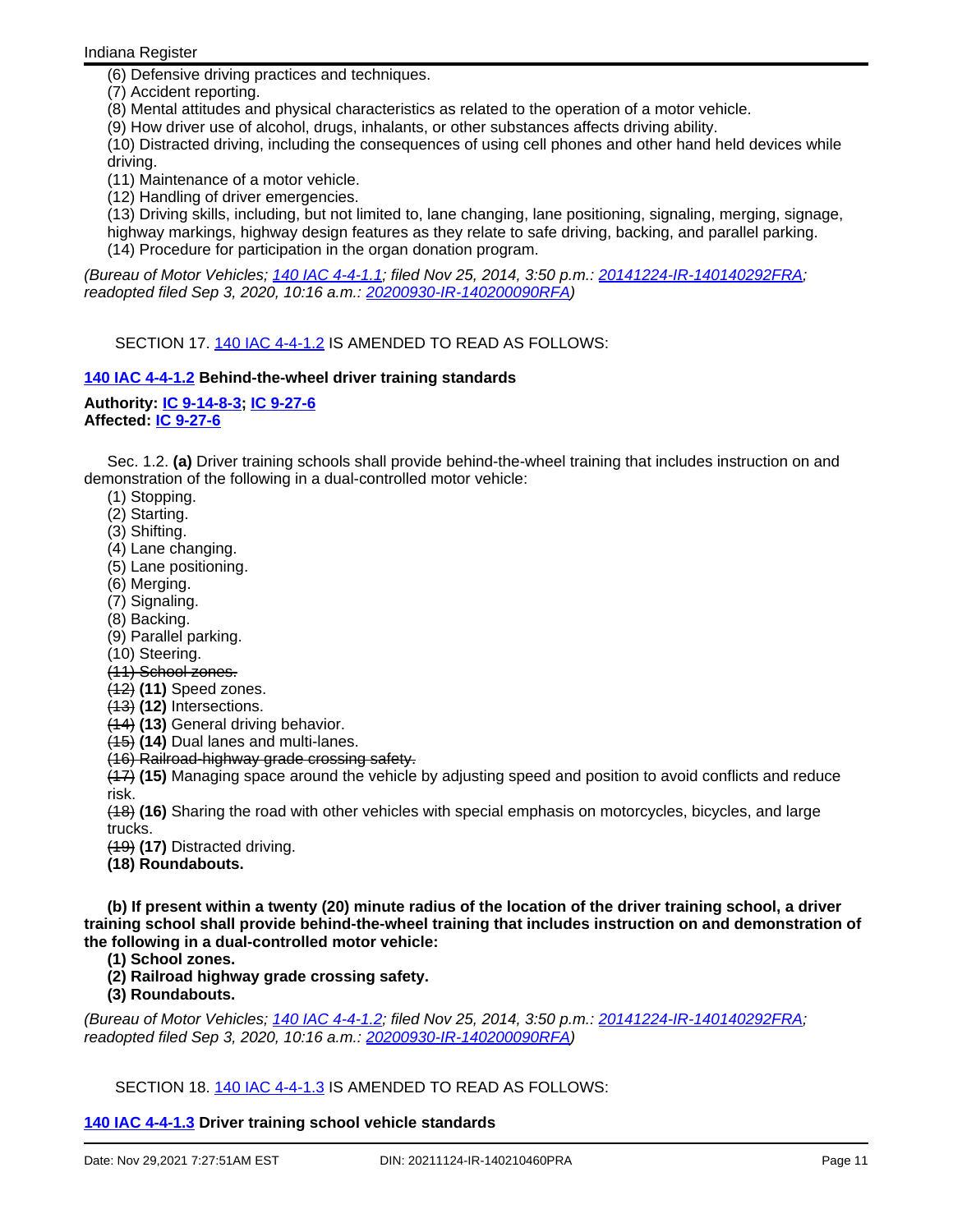## **Authority: IC [9-14-8-3](http://www.in.gov/legislative/iac/ic?t=9&a=14&c=8&s=3); IC [9-27-6-6;](http://www.in.gov/legislative/iac/ic?t=9&a=27&c=6&s=6) IC [9-27-6-11](http://www.in.gov/legislative/iac/ic?t=9&a=27&c=6&s=11) Affected: IC [9-27-6-6;](http://www.in.gov/legislative/iac/ic?t=9&a=27&c=6&s=6) IC [9-27-6-11](http://www.in.gov/legislative/iac/ic?t=9&a=27&c=6&s=11)**

- Sec. 1.3. (a) Any motor vehicles owned or leased by a school for behind-the-wheel training must:
- (1) possess a current registration and license plate for that vehicle;
- (2) not be more than ten (10) years older than the vehicle's year of manufacture;
- (3) be equipped with the following:
- (A) A foot brake control for both the student driver and the instructor, connected either by mechanical or hydraulic means.
- (B) One (1) rearview mirror placed on the inside of the motor vehicle **for student use.**
- **(C) One (1) rearview mirror placed on the inside of the motor vehicle for instructor use.**
- (C) **(D)** Two (2) outside rearview mirrors, one (1) on each side of the vehicle.
- (D) **(E)** Safety belts;

(4) contain markings that identify the vehicle as a driver training vehicle that are visible from the left, right, and rear sides of the vehicle; and

- (5) be maintained in safe mechanical and physical condition.
- (b) The following must be kept in the vehicle at all times during behind-the-wheel training:
- (1) A completed school vehicle inspection form as prescribed by the bureau.
- (2) The vehicle registration and current insurance information.

(Bureau of Motor Vehicles; 140 IAC [4-4-1.3;](http://www.in.gov/legislative/iac/iac_title?iact=140&iaca=4) filed Nov 25, 2014, 3:50 p.m.: [20141224-IR-140140292FRA;](http://www.in.gov/legislative/iac/irdin.pdf?din=20141224-IR-140140292FRA) readopted filed Sep 3, 2020, 10:16 a.m.: [20200930-IR-140200090RFA](http://www.in.gov/legislative/iac/irdin.pdf?din=20200930-IR-140200090RFA))

SECTION 19. 140 IAC [4-4-6](http://www.in.gov/legislative/iac/iac_title?iact=140&iaca=4) IS AMENDED TO READ AS FOLLOWS:

## **140 IAC [4-4-6](http://www.in.gov/legislative/iac/iac_title?iact=140&iaca=4) Hours of instruction; invalidation**

#### **Authority: IC [9-14-8-3](http://www.in.gov/legislative/iac/ic?t=9&a=14&c=8&s=3); IC [9-27-6-6;](http://www.in.gov/legislative/iac/ic?t=9&a=27&c=6&s=6) IC [9-27-6-11](http://www.in.gov/legislative/iac/ic?t=9&a=27&c=6&s=11) Affected: IC [9-24-3-2.5](http://www.in.gov/legislative/iac/ic?t=9&a=24&c=3&s=2.5); IC [9-27-6](http://www.in.gov/legislative/iac/ic?t=9&a=27&c=6)**

Sec. 6. (a) In addition to any other requirements, every student shall attend a minimum of thirty (30) hours of classroom **theoretical** training and six (6) hours of behind-the-wheel training to complete a driver education class successfully and to be eligible for a **the** driving skills test waiver **to be administered by a school participating in the driver skills test program under section 9 of this rule.**

(b) If a student fails to attend the required minimum number of hours of instruction, or fails to complete a driver education class successfully, the school shall notify the bureau in writing, within ten (10) days, that the student failed to attend or successfully complete the class. The bureau shall expire the student's learner's permit upon receipt of said notification **if the student is not at least sixteen (16) years of age.**

(c) A student may not complete more than three (3) hours of classroom **theoretical** training in a calendar day, and may not complete more than one (1) hour **two (2) hours** of behind-the-wheel training in a calendar day.

(d) Individuals who have successfully completed either the classroom **theoretical** training or behind-the-wheel training phase of an approved course at a licensed school may transfer that phase of the course to another licensed school if:

(1) the second school is willing to complete the unfinished phase of the course;

(2) the first school transfers written documentation to the second school, showing which phase the student successfully completed; and

(3) upon successful completion of both phases, the second school certifies that the individual has successfully completed both phases.

(e) Individuals who have not fully completed a phase of a course may transfer the completed portions of the course to another school only under the following conditions:

(1) The first school is unable to complete the course within one hundred twenty (120) days of its commencement.

(2) The student is unable to complete the course due to illness, injury, or other circumstances not under the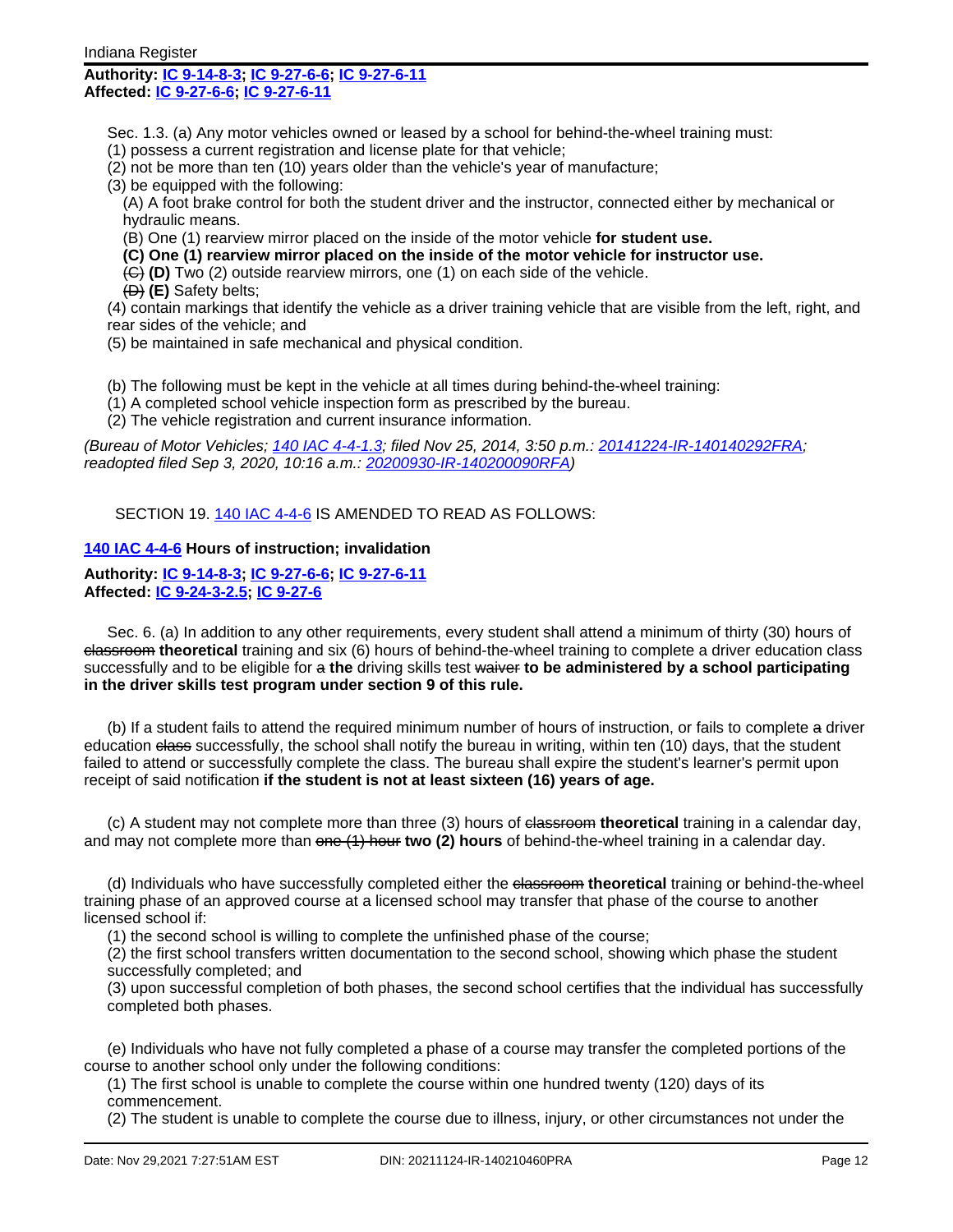student's or parents' reasonable control.

(3) Other justifications approved by the bureau.

#### **(f) Individuals must complete the behind-the-wheel training within one-hundred eighty (180) days of registration with the behind-the-wheel training phase of the course.**

(Bureau of Motor Vehicles; 140 IAC [4-4-6](http://www.in.gov/legislative/iac/iac_title?iact=140&iaca=4); filed Nov 12, 1998, 3:00 p.m.: 22 IR 971; readopted filed Nov 16, 2004, 12:25 p.m.: 28 IR 1315; readopted filed Nov 14, 2007, 1:31 p.m.: [20071212-IR-140070562RFA;](http://www.in.gov/legislative/iac/irdin.pdf?din=20071212-IR-140070562RFA) filed Oct 7, 2008, 10:23 a.m.: [20081105-IR-140080215FRA;](http://www.in.gov/legislative/iac/irdin.pdf?din=20081105-IR-140080215FRA) readopted filed Nov 3, 2014, 1:43 p.m.: [20141203-IR-140140375RFA](http://www.in.gov/legislative/iac/irdin.pdf?din=20141203-IR-140140375RFA); filed Nov 25, 2014, 3:50 p.m.: [20141224-IR-140140292FRA;](http://www.in.gov/legislative/iac/irdin.pdf?din=20141224-IR-140140292FRA) readopted filed Sep 3, 2020, 10:16 a.m.: [20200930-IR-140200090RFA](http://www.in.gov/legislative/iac/irdin.pdf?din=20200930-IR-140200090RFA))

SECTION 20. 140 IAC [4-4-7](http://www.in.gov/legislative/iac/iac_title?iact=140&iaca=4) IS AMENDED TO READ AS FOLLOWS:

**140 IAC [4-4-7](http://www.in.gov/legislative/iac/iac_title?iact=140&iaca=4) Grade requirements for driver education class and for waiver**

**Authority: IC [9-14-8-3](http://www.in.gov/legislative/iac/ic?t=9&a=14&c=8&s=3); IC [9-24-10-4](http://www.in.gov/legislative/iac/ic?t=9&a=24&c=10&s=4) Affected: IC [9-24-10-4](http://www.in.gov/legislative/iac/ic?t=9&a=24&c=10&s=4); IC [9-27-6-11](http://www.in.gov/legislative/iac/ic?t=9&a=27&c=6&s=11)**

Sec. 7. A student must receive a <del>score of eighty percent (80%) or higher</del> **passing grade** in the classroom **theoretical** training and the behind-the-wheel training to successfully complete the course and to be eligible to receive a driving skills test waiver.

(Bureau of Motor Vehicles; 140 IAC [4-4-7](http://www.in.gov/legislative/iac/iac_title?iact=140&iaca=4); filed Nov 12, 1998, 3:00 p.m.: 22 IR 971; readopted filed Nov 16, 2004, 12:25 p.m.: 28 IR 1315; readopted filed Nov 14, 2007, 1:31 p.m.: [20071212-IR-140070562RFA;](http://www.in.gov/legislative/iac/irdin.pdf?din=20071212-IR-140070562RFA) filed Oct 7, 2008, 10:23 a.m.: [20081105-IR-140080215FRA;](http://www.in.gov/legislative/iac/irdin.pdf?din=20081105-IR-140080215FRA) readopted filed Nov 3, 2014, 1:43 p.m.: [20141203-IR-140140375RFA](http://www.in.gov/legislative/iac/irdin.pdf?din=20141203-IR-140140375RFA); filed Nov 25, 2014, 3:50 p.m.: [20141224-IR-140140292FRA;](http://www.in.gov/legislative/iac/irdin.pdf?din=20141224-IR-140140292FRA) readopted filed Sep 3, 2020, 10:16 a.m.: [20200930-IR-140200090RFA](http://www.in.gov/legislative/iac/irdin.pdf?din=20200930-IR-140200090RFA))

SECTION 21. 140 IAC [4-4-8](http://www.in.gov/legislative/iac/iac_title?iact=140&iaca=4) IS AMENDED TO READ AS FOLLOWS:

**140 IAC [4-4-8](http://www.in.gov/legislative/iac/iac_title?iact=140&iaca=4) Completion of driver training school course; permit**

**Authority: IC [9-14-8-3](http://www.in.gov/legislative/iac/ic?t=9&a=14&c=8&s=3); IC [9-24-10-4](http://www.in.gov/legislative/iac/ic?t=9&a=24&c=10&s=4) Affected: IC [9-24-7;](http://www.in.gov/legislative/iac/ic?t=9&a=24&c=7) IC [9-27-6-6](http://www.in.gov/legislative/iac/ic?t=9&a=27&c=6&s=6); IC [9-27-6-11](http://www.in.gov/legislative/iac/ic?t=9&a=27&c=6&s=11)**

Sec. 8. (a) When a student successfully completes a course, the student's learner's permit must be marked with the following: **electronically submitted to the bureau.**

(1) "Pass" or "Fail".

(2) The original signature or signatures of the instructor who provided the student's classroom training and the instructor who provided the student's behind-the-wheel training.

(3) The numbered stamp of the school attended by the student.

(b) In addition to the requirements listed under subsection (a), if the student passes a driving skills test administered by an instructor, the words "No Drive Test Required" must be stamped on the permit using the school's numbered stamp and the original signature of the instructor who administered the driving skills test.

(c) A state driver examiner shall administer a driving skills test to anyone whose learner's permit does not comply with subsection (b), or who has a disability that requires the individual to use special mechanical control devices to operate the motor vehicle properly.

(d) **(b)** A learner's permit containing any irregularities, including, but not limited to, strike-outs, erasures, or the use of white-out, is invalid.

(e) **(c)** The bureau may prescribe and allow for alternate or electronic submission of any documents under this section.

(Bureau of Motor Vehicles; 140 IAC [4-4-8](http://www.in.gov/legislative/iac/iac_title?iact=140&iaca=4); filed Nov 12, 1998, 3:00 p.m.: 22 IR 971; readopted filed Nov 16, 2004, 12:25 p.m.: 28 IR 1315; readopted filed Nov 14, 2007, 1:31 p.m.: [20071212-IR-140070562RFA;](http://www.in.gov/legislative/iac/irdin.pdf?din=20071212-IR-140070562RFA) filed Oct 7, 2008,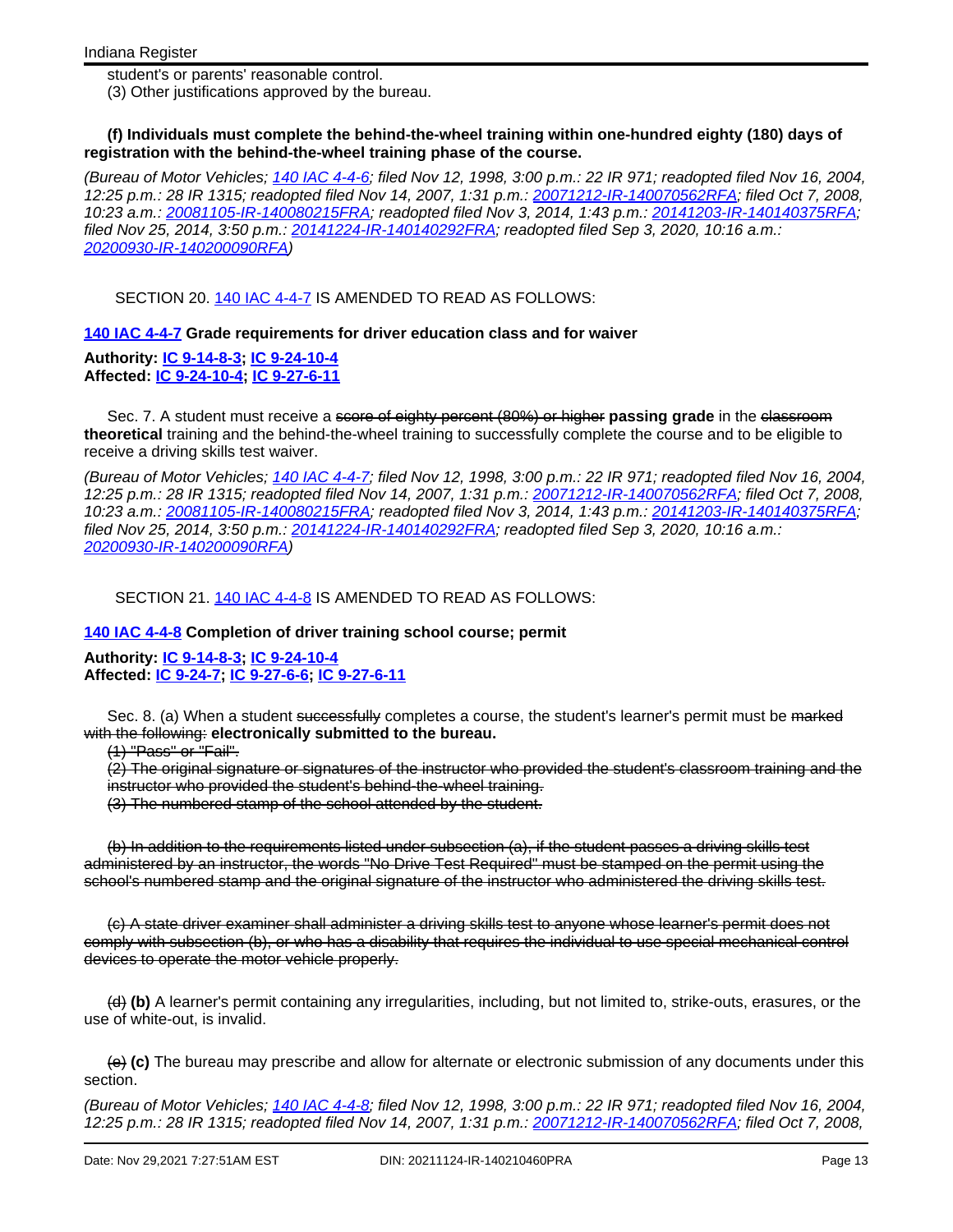10:23 a.m.: [20081105-IR-140080215FRA;](http://www.in.gov/legislative/iac/irdin.pdf?din=20081105-IR-140080215FRA) readopted filed Nov 3, 2014, 1:43 p.m.: [20141203-IR-140140375RFA](http://www.in.gov/legislative/iac/irdin.pdf?din=20141203-IR-140140375RFA); filed Nov 25, 2014, 3:50 p.m.: [20141224-IR-140140292FRA;](http://www.in.gov/legislative/iac/irdin.pdf?din=20141224-IR-140140292FRA) readopted filed Sep 3, 2020, 10:16 a.m.: [20200930-IR-140200090RFA](http://www.in.gov/legislative/iac/irdin.pdf?din=20200930-IR-140200090RFA))

SECTION 22. 140 IAC [4-4-9](http://www.in.gov/legislative/iac/iac_title?iact=140&iaca=4) IS AMENDED TO READ AS FOLLOWS:

#### **140 IAC [4-4-9](http://www.in.gov/legislative/iac/iac_title?iact=140&iaca=4) Driving skills test administration**

**Authority: IC [9-14-8-3](http://www.in.gov/legislative/iac/ic?t=9&a=14&c=8&s=3); IC [9-24-10-4](http://www.in.gov/legislative/iac/ic?t=9&a=24&c=10&s=4) Affected: IC [9-24-10-4](http://www.in.gov/legislative/iac/ic?t=9&a=24&c=10&s=4); IC [9-27-6-6;](http://www.in.gov/legislative/iac/ic?t=9&a=27&c=6&s=6) IC [9-27-6-11](http://www.in.gov/legislative/iac/ic?t=9&a=27&c=6&s=11)**

Sec. 9. (a) A school that participates in the waiver **driving skills test** program shall **may** offer to administer a driving skills test to each of its students. The student must pass the driving skills test to qualify for a waiver. **individuals that meet the following requirements:**

- **(1) Hold a valid Indiana learner's permit.**
- **(2) Are age eligible to apply for the driver's license.**

(b) All schools that participate in the waiver **driving skills test** program shall use the driving skills test score sheet prescribed by the bureau to evaluate and score the driving skills test.

- (c) The original signatures of:
- (1) the instructor who conducted the classroom training;

(2) the instructor who conducted the behind-the-wheel training; and

(3) **(1)** the instructor who administered the driving skills test; **or**

**(2) the school official;**

must appear on the driving skills test score sheet for it to be valid. The instructor who conducted the driving skills test **or the school official** shall note on the score sheet whether the student passed or failed the test.

(d) A person's waiver privilege expires when the person's learner's permit expires. **driving skills test pass result is valid for the duration of the permit held at the time of test administration but cannot exceed two (2) years.**

(e) Every school shall retain score sheets at the school's location for at least two (2) years and shall present the score sheets to the bureau upon request.

(f) Students **Individuals** shall take the driving skills test independently except as otherwise required by law and without unfair assistance from the instructor.

**(g) The driving skills test cannot be conducted during the behind-the-wheel training nor on the same day as the behind-the-wheel training.**

**(h) The school must comply with the following requirements to administer the driving skills test:**

**(1) The driving skills test must be administered by a bureau-approved driver training school instructor for skills test administration.**

**(2) The applicant must pay the applicable fees established by the driver education school for each driving skills test administered to the approved test site operator that administers the driving skills test.**

**(3) Every applicant, prior to taking the driving skills test, will be required to sign a waiver of liability. The waiver must include a statement that the applicant will hold the bureau and the state harmless for any injury sustained from any accident during the driving skills test.**

## **(i) Skills test results must be submitted to the bureau in an electronic form.**

(Bureau of Motor Vehicles; 140 IAC [4-4-9](http://www.in.gov/legislative/iac/iac_title?iact=140&iaca=4); filed Nov 12, 1998, 3:00 p.m.: 22 IR 971; readopted filed Nov 16, 2004, 12:25 p.m.: 28 IR 1315; readopted filed Nov 14, 2007, 1:31 p.m.: [20071212-IR-140070562RFA;](http://www.in.gov/legislative/iac/irdin.pdf?din=20071212-IR-140070562RFA) filed Oct 7, 2008, 10:23 a.m.: [20081105-IR-140080215FRA;](http://www.in.gov/legislative/iac/irdin.pdf?din=20081105-IR-140080215FRA) readopted filed Nov 3, 2014, 1:43 p.m.: [20141203-IR-140140375RFA](http://www.in.gov/legislative/iac/irdin.pdf?din=20141203-IR-140140375RFA); filed Nov 25, 2014, 3:50 p.m.: [20141224-IR-140140292FRA;](http://www.in.gov/legislative/iac/irdin.pdf?din=20141224-IR-140140292FRA) filed Dec 14, 2017, 1:17 p.m.: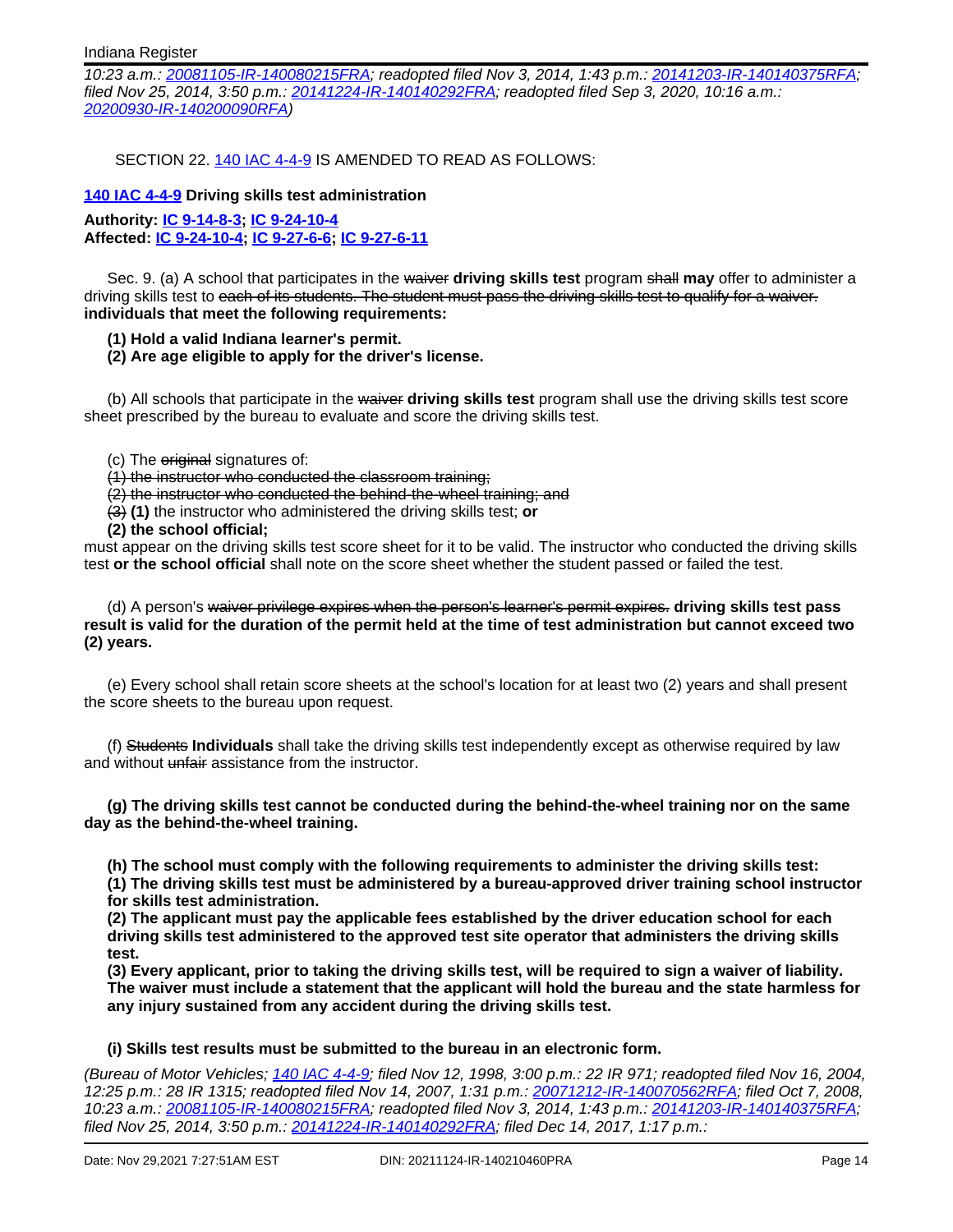[20180110-IR-140170394FRA](http://www.in.gov/legislative/iac/irdin.pdf?din=20180110-IR-140170394FRA))

## SECTION 23. 140 IAC [4-4-11](http://www.in.gov/legislative/iac/iac_title?iact=140&iaca=4) IS AMENDED TO READ AS FOLLOWS:

# **140 IAC [4-4-11](http://www.in.gov/legislative/iac/iac_title?iact=140&iaca=4) Automatic failure of driving skills test**

**Authority: IC [9-14-8-3](http://www.in.gov/legislative/iac/ic?t=9&a=14&c=8&s=3) Affected: IC [9-24-10](http://www.in.gov/legislative/iac/ic?t=9&a=24&c=10)**

Sec. 11. (a) Any of the following actions must result in the automatic failure of the driving skills test:

(1) Disobeying a yield, stop, school zone, or no turn on red sign.

(2) Disobeying a traffic signal.

(3) Backing over a curb. while parallel parking.

(4) Driving into a parked vehicle. while parallel parking

(5) Failure to follow instructions.

- (6) Failure to use a seat belt.
- (7) Failure to react to hazardous driving conditions.

(8) Speeding.

(9) Driving too fast for conditions.

- (10) Turning into or using the wrong lane.
- (11) Passing in a no passing zone or otherwise crossing a solid yellow line.
- (12) Driving left of center.
- (13) Straddling lane markings.
- (14) Driving too close to pedestrians or bicycles.
- (15) Failure to pull over or stop for emergency vehicles or school buses.
- (16) Causing an accident during a driving skills test.
- (17) Failure to yield right-of-way.
- (18) Failure to obey required laws at a railroad crossing.

**(b) The use of Advanced Driver Assistance Systems (ADAS), such as cameras, blind spot warnings, lane departure warnings, emergency brake assist, or similar technology, is permitted during a driving skills test provided it is used in a supporting or assisting capacity and not taking action without the individual providing direct manual control over the operational maneuver.**

(b) **(c)** It is within the discretion of the state driver examiner or instructor to continue a driving skills test after a student has failed.

(Bureau of Motor Vehicles; 140 IAC [4-4-11;](http://www.in.gov/legislative/iac/iac_title?iact=140&iaca=4) filed Nov 12, 1998, 3:00 p.m.: 22 IR 972; readopted filed Nov 16, 2004, 12:25 p.m.: 28 IR 1315; readopted filed Nov 14, 2007, 1:31 p.m.: [20071212-IR-140070562RFA](http://www.in.gov/legislative/iac/irdin.pdf?din=20071212-IR-140070562RFA); filed Oct 7, 2008, 10:23 a.m.: [20081105-IR-140080215FRA;](http://www.in.gov/legislative/iac/irdin.pdf?din=20081105-IR-140080215FRA) readopted filed Nov 3, 2014, 1:43 p.m.: [20141203-IR-140140375RFA](http://www.in.gov/legislative/iac/irdin.pdf?din=20141203-IR-140140375RFA); filed Nov 25, 2014, 3:50 p.m.: [20141224-IR-140140292FRA](http://www.in.gov/legislative/iac/irdin.pdf?din=20141224-IR-140140292FRA); readopted filed Sep 3, 2020, 10:16 a.m.: [20200930-IR-140200090RFA\)](http://www.in.gov/legislative/iac/irdin.pdf?din=20200930-IR-140200090RFA)

SECTION 24. 140 IAC [4-5-1](http://www.in.gov/legislative/iac/iac_title?iact=140&iaca=4) IS AMENDED TO READ AS FOLLOWS:

# **140 IAC [4-5-1](http://www.in.gov/legislative/iac/iac_title?iact=140&iaca=4) Examination requirements for an Indiana driver's license after prior Indiana driver's license expired**

## **Authority: IC [9-14-8-3](http://www.in.gov/legislative/iac/ic?t=9&a=14&c=8&s=3); IC [9-24-11-2](http://www.in.gov/legislative/iac/ic?t=9&a=24&c=11&s=2) Affected: IC [9-24-10-4](http://www.in.gov/legislative/iac/ic?t=9&a=24&c=10&s=4)**

Sec. 1. In addition to all other legal requirements, an individual applying for an Indiana operator's **driver's** license after the individual's Indiana license expired must do the following:

(1) If the license expired not more than six (6) months **one hundred eighty (180) days** before the current application, the individual must pass an eyesight examination **or provide a vision screening completed by an ophthalmologist or optometrist under IC [9-24-10-4](http://www.in.gov/legislative/iac/ic?t=9&a=24&c=10&s=4)(c)(1).**

(2) If the license expired more than six (6) months **one hundred eighty (180) days** but not more than three (3) years before the current application, the individual must pass:

(A) an eyesight examination **or provide a vision screening completed by an ophthalmologist or**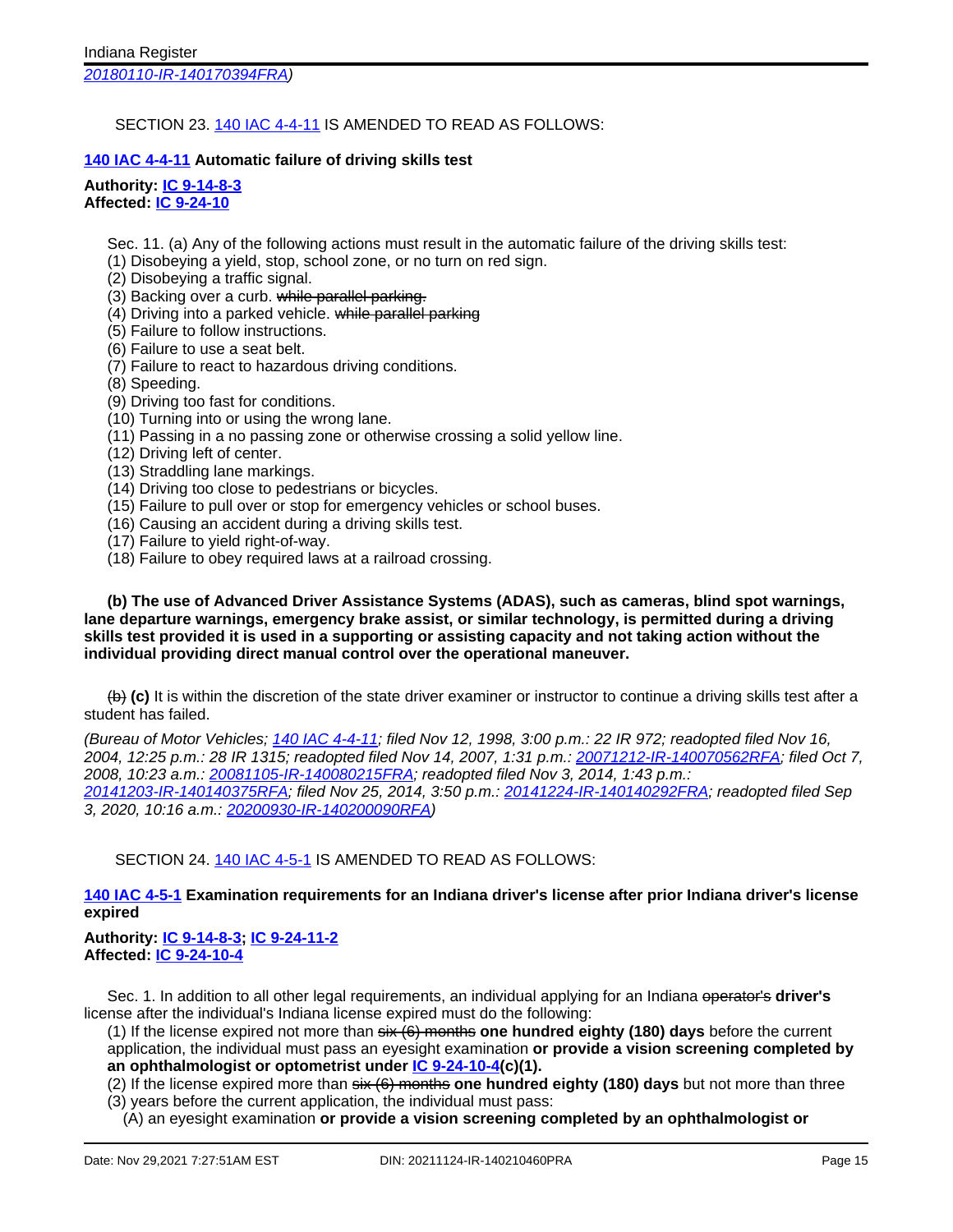## **optometrist under IC [9-24-10-4](http://www.in.gov/legislative/iac/ic?t=9&a=24&c=10&s=4)(c)(1);** and

(B) the written examination or examinations applicable to the type of license and endorsement sought. (3) If the license expired more than three (3) **five (5)** years before the current application, the individual must pass:

## (A) an eyesight examination **or provide a vision screening completed by an ophthalmologist or optometrist under IC [9-24-10-4](http://www.in.gov/legislative/iac/ic?t=9&a=24&c=10&s=4)(c)(1);**

(B) the written examination or examinations applicable to the type of license and endorsement sought; and (C) a driving skills examination.

(Bureau of Motor Vehicles; 140 IAC [4-5-1](http://www.in.gov/legislative/iac/iac_title?iact=140&iaca=4); filed Oct 7, 2008, 10:23 a.m.: [20081105-IR-140080215FRA](http://www.in.gov/legislative/iac/irdin.pdf?din=20081105-IR-140080215FRA); readopted filed Nov 3, 2014, 1:43 p.m.: [20141203-IR-140140375RFA](http://www.in.gov/legislative/iac/irdin.pdf?din=20141203-IR-140140375RFA); filed Oct 5, 2017, 9:34 a.m.: [20171101-IR-140160492FRA](http://www.in.gov/legislative/iac/irdin.pdf?din=20171101-IR-140160492FRA))

SECTION 25. 140 IAC [4-5-2](http://www.in.gov/legislative/iac/iac_title?iact=140&iaca=4) IS AMENDED TO READ AS FOLLOWS:

## **140 IAC [4-5-2](http://www.in.gov/legislative/iac/iac_title?iact=140&iaca=4) Examination requirements for an Indiana driver's license after prior out-of-state license expired**

#### **Authority: IC [9-14-8-3](http://www.in.gov/legislative/iac/ic?t=9&a=14&c=8&s=3); IC [9-24-11-2](http://www.in.gov/legislative/iac/ic?t=9&a=24&c=11&s=2) Affected: IC [9-24-10-4](http://www.in.gov/legislative/iac/ic?t=9&a=24&c=10&s=4)**

Sec. 2. In addition to all other legal requirements, an individual applying for an Indiana operator's **driver's** license after the individual's out-of-state license expired must do the following:

(1) If the applicant held an unrevoked license for at least one (1) year, and the license expired not more than three (3) years before the current application, the individual must pass:

## (A) an eyesight examination **or provide a vision screening completed by an ophthalmologist or optometrist under IC [9-24-10-4](http://www.in.gov/legislative/iac/ic?t=9&a=24&c=10&s=4)(c)(1);** and

(B) the written examination.

(2) If the applicant held an unrevoked license for less than one (1) year, or the license expired more than three (3) **five (5)** years before the current application, the individual must pass:

- (A) an eyesight examination **or provide a vision screening completed by an ophthalmologist or optometrist under IC [9-24-10-4](http://www.in.gov/legislative/iac/ic?t=9&a=24&c=10&s=4)(c)(1);**
- (B) the written examination; and
- (C) a driving skills examination.

(Bureau of Motor Vehicles; 140 IAC [4-5-2](http://www.in.gov/legislative/iac/iac_title?iact=140&iaca=4); filed Oct 7, 2008, 10:23 a.m.: [20081105-IR-140080215FRA](http://www.in.gov/legislative/iac/irdin.pdf?din=20081105-IR-140080215FRA); readopted filed Nov 3, 2014, 1:43 p.m.: [20141203-IR-140140375RFA](http://www.in.gov/legislative/iac/irdin.pdf?din=20141203-IR-140140375RFA); filed Oct 5, 2017, 9:34 a.m.: [20171101-IR-140160492FRA](http://www.in.gov/legislative/iac/irdin.pdf?din=20171101-IR-140160492FRA))

SECTION 26. 140 IAC [7-1.1-3](http://www.in.gov/legislative/iac/iac_title?iact=140&iaca=7) IS AMENDED TO READ AS FOLLOWS:

## **140 IAC [7-1.1-3](http://www.in.gov/legislative/iac/iac_title?iact=140&iaca=7) License, permit, and identification card documentation requirements**

**Authority: IC [9-14-8-3](http://www.in.gov/legislative/iac/ic?t=9&a=14&c=8&s=3); IC [9-24](http://www.in.gov/legislative/iac/ic?t=9&a=24) Affected: IC [5-26.5](http://www.in.gov/legislative/iac/ic?t=5&a=26.5); IC [9-24](http://www.in.gov/legislative/iac/ic?t=9&a=24)**

Sec. 3. (a) Each applicant for an initial, renewed, replacement, and amended driver's license and identification card must submit qualified documents or information, or both, to the bureau to prove the applicant's identity, lawful status in the United States (U.S.), residence address, and Social Security number (SSN) or that the applicant does not qualify for an SSN, and that the applicant is an Indiana resident. An applicant for an initial driver's license includes an applicant who held an Indiana driver's license or identification card, became a non-Indiana resident, and then reestablished Indiana residency. For some requirements, the bureau may allow applicants to use one (1) or more qualified documents to satisfy more than one (1) of the requirements in this section. A U.S. citizen, as verified through bureau records or the applicant's documents, who applies for a renewed, replacement, or amended driver's license or identification card and who otherwise qualifies for a driver's license or identification card but does not comply with the documentation requirements in this section may receive a driver's license or identification card with a notation that the driver's license or identification card may not be accepted for federal identification purposes. The bureau will only allow an applicant's documents to serve as proof for the applicable requirement in this section if the documents meet the following requirements:

(1) Must be unaltered and valid original documents or certified facsimiles from the issuing agency.

(2) Must be: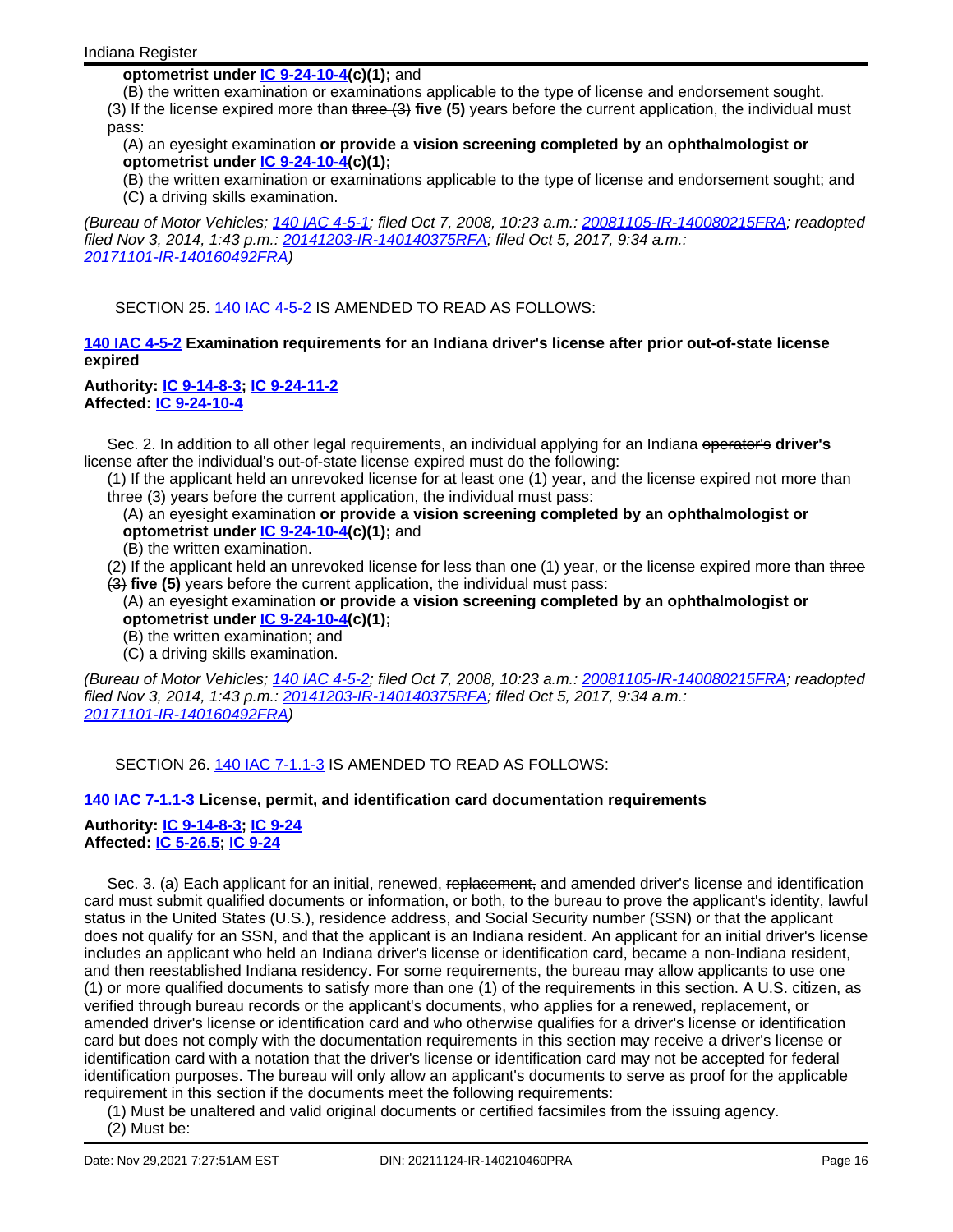(A) in the English language; or

(B) presented with a verifiably accurate English translation of the document.

(b) All applicants for an initial, renewed, replacement, or amended Indiana driver's license or identification card must comply with the requirements in this subsection one (1) time, except for non-U.S. citizens, as verified through bureau records or the applicant's documents, who must comply with the requirements in this subsection each time the applicant applies for an initial, renewed, replacement, or amended Indiana driver's license or identification card. This subsection does not apply to a U.S. citizen, as verified through bureau records or the applicant's documents, who applies for a renewed replacement, or amended driver's license or identification card with a notation that the driver's license or identification card may not be accepted for federal identification purposes. An applicant must show proof of the following:

(1) Identity, which includes full legal name and date of birth, by presenting one (1) of the following documents: (A) An unexpired U.S. passport or U.S. passport card.

(B) A certified birth certificate, and if applicable a certified amended birth certificate showing a change in name, date of birth, or gender, filed with a state office of vital statistics, or equivalent state entity, in the applicant's state of birth.

(C) A Consular Report of Birth Abroad issued by the U.S. State Department (Form FS-240, Form DS-1350, or Form FS-545).

(D) An unexpired U.S. Department of Homeland Security (DHS) or U.S. Immigration and Naturalization Service (INS) issued Permanent Resident Card (Form I-551) for those individuals whose authorized admittance and lawful status can be verified by the DHS.

(E) An unexpired DHS issued Employment Authorization Document (Form I-688B or (Form I-766) for those individuals whose authorized admittance and lawful status can be verified by the DHS.

(F) An unexpired foreign passport with an unexpired U.S. visa accompanied by the approved I-94 form documenting either the applicant's most recent admittance into the U.S. or current status, or an unexpired foreign passport without a U.S. visa, for those individuals whose authorized admittance and lawful status can be verified by the DHS.

(G) A DHS issued Certificate of Naturalization (Form N-550 or Form N-570) for those individuals whose authorized admittance and lawful status can be verified by the DHS.

(H) A DHS issued Certificate of Citizenship (Form N-560 or Form N-561) for those individuals whose authorized admittance and lawful status can be verified by the DHS.

(I) Non-U.S. citizens, as verified through bureau records or the applicant's documents, who have complied with the requirements in this subsection at least one (1) time and thereafter received an Indiana driver's license or identification card may use the Indiana driver's license or identification card for proof of identity. (J) Other documents that a U.S. federal agency issued to show identity if the bureau can verify that the document's information is accurate.

(K) An applicant whose full legal name, date of birth, or gender was changed and is different than how the corresponding information appears in any of the documents delineated in clauses (A) through (J) must show proof of the change by presenting additional documents supporting the change, which include:

(i) a marriage certificate;

(ii) a divorce decree;

(iii) a court order approving a name change or a date of birth change;

(iv) a certified amended birth certificate for a gender change; or

(v) a physician's signed and dated statement that "(insert applicant's name) successfully underwent all treatment necessary to permanently change (insert applicant's name) gender from (insert prior gender) to (insert new gender).".

(2) Lawful status in the U.S. by presenting:

(A) one (1) of the documents delineated in subdivision  $(1)(A)$  through  $(1)(H)$ ;

(B) a Notice of Action (Form I-797) document, if the bureau can verify that the DHS received it and has not denied action, and documents that a U.S. federal agency issued to show lawful status that pertain to the applicant's Notice of Action;

(C) proof of application for asylum in the United States (Form I-589) for those individuals whose authorized admittance and lawful status can be verified by the DHS; or

(D) other documents that a U.S. federal agency issued to show lawful status if the bureau can verify that the document's information is accurate and the person has lawful status in the U.S.

(3) Being an Indiana resident and of the applicant's residence address, which may not be a post office box, by submitting the bureau's form entitled "Indiana Residency Affidavit" by the following:

(A) An applicant who is an incapacitated person. A person who:

- (i) is the applicant's legal guardian or caregiver;
- (ii) is at least eighteen (18) years of age; and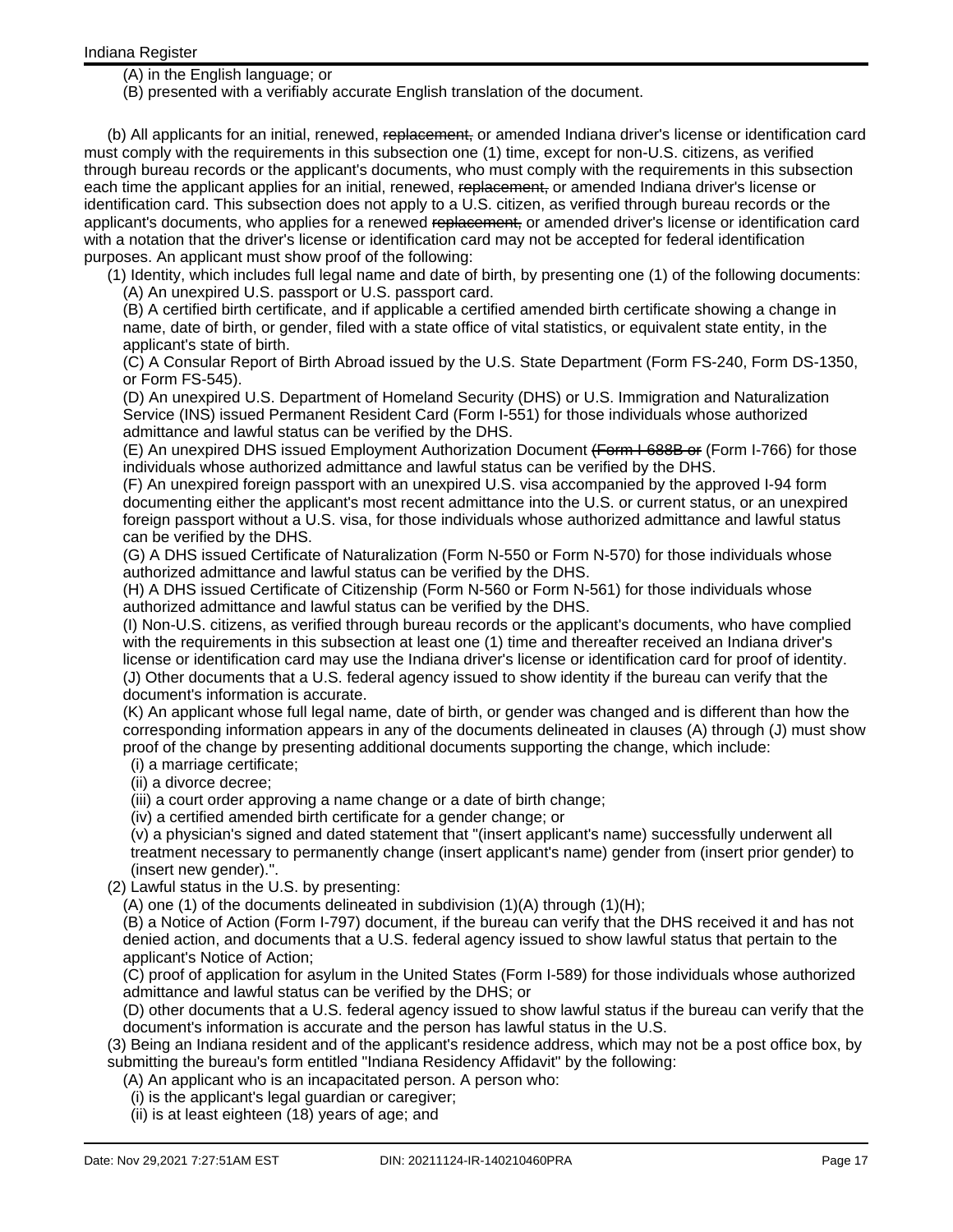(iii) resides with the applicant;

must sign the form at a license branch. The legal guardian or caregiver must show proof of identity by providing one (1) document from the list in subdivision (1), proof of residence address by providing two (2) documents from the list in subdivision (4), providing information detailing their relationship to the applicant, providing the guardianship documents if applicable, and presenting a valid Indiana driver's license or identification card.

(B) Homeless applicants without a residence address. The applicant must provide a letter from the government entity or not-for-profit organization on its letterhead containing the entity or organization's name, address, and telephone number, and the legal representative's name, signature, and signature date. The legal representative must state in the letter that the entity or organization provides services to the applicant and will accept delivery of mail for the applicant.

(C) Applicants who are unable to comply with the requirements in clause (A), (B), (D), or (E). A person with whom the applicant resides must:

(i) sign the form at a license branch at the time of the application; and

(ii) present:

(AA) a valid Indiana driver's license or identification card **displaying their current residential address;**

(BB) proof of identity by providing one (1) document from the list in subdivision (1); and

(CC) proof of residence address by providing two (2) documents from the list in subdivision (4).

(D) An applicant who resides in a motor vehicle, including, but not limited, to a mobile home or motor home. Another person who is an Indiana resident with a residence address must:

(i) sign the form and attest that the applicant may use the person's residence address for record purposes; and

(ii) show proof of residence address by providing two (2) documents from the list provided in subdivision  $(4).$ 

The applicant must provide proof of paying Indiana income taxes for the current year or immediately prior year, and have current motor vehicle title and registration records with the bureau.

(E) Applicants with rural route mail delivery addresses. Each of these applicants must also provide a properly certified government issued document containing the applicant's name and description of the residence's location.

(4) Being an Indiana resident and of the applicant's residence address, which may not be a post office box, by submitting two (2) documents showing proof of being an Indiana resident and two (2) documents showing the applicant's residence address. Qualifying documents include the following:

(A) A U.S. Postal Service change of address confirmation (Form CNL107) containing the applicant's old and new addresses.

(B) A survey of the applicant's Indiana property produced by a licensed surveyor containing the applicant's name and residence address.

(C) An Indiana voter registration card.

(D) A utility company, credit card, doctor, or hospital bill:

(i) issued within sixty (60) days of the application date; and

(ii) containing the applicant's name and residence address.

(E) A residence mortgage or similar loan contract, or lease or rental contract, containing:

(i) the applicant's name and residence address; and

(ii) signatures from the parties needed to execute the agreement.

(F) A bank statement or bank transaction receipt, dated within sixty (60) days of the application date, containing the:

(i) bank's name and mailing address; and

(ii) applicant's name and residence address.

(G) A current motor vehicle loan payment book for a motor vehicle registered in the applicant's name, and containing the applicant's name and residence address.

(H) A current valid homeowner's, renter's, or car insurance policy dated within one (1) year of the application date, containing the applicant's name and residence address.

(I) A W-2 Form, property tax or excise tax bill, or Social Security Administration (SSA) or other pension or retirement annual benefits summary statement, dated with the current or immediately prior year, containing the applicant's name and residence address.

(J) A preprinted pay stub, dated within sixty (60) days of the application date, containing the:

(i) employer's name and address; and

(ii) applicant's name and residence address.

(K) An Indiana family and social services administration issued child support check stub, or Medicaid or Medicare benefit statement, dated within sixty (60) days of the application date, containing the applicant's name and address.

(L) A valid Indiana handgun permit containing the applicant's: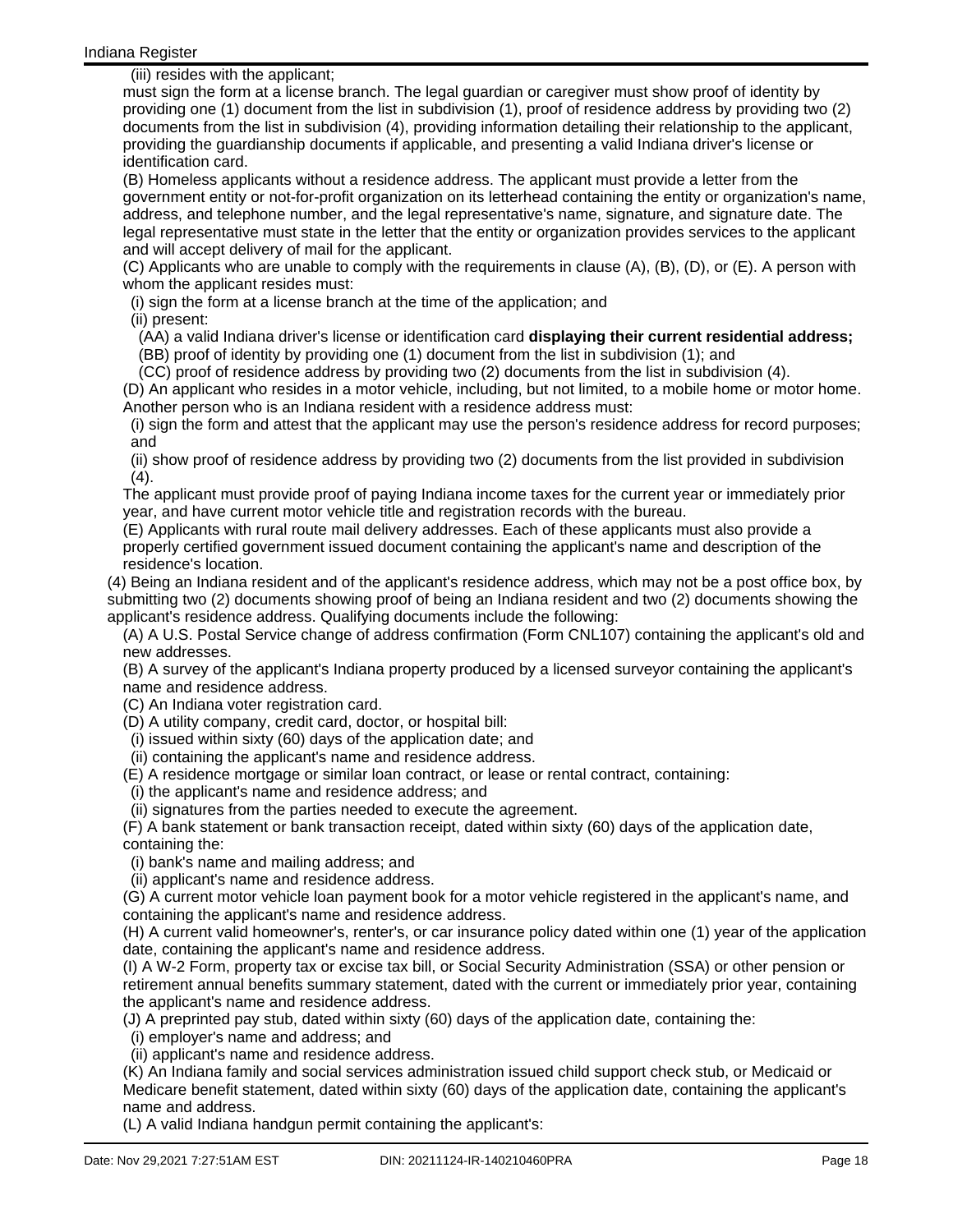(i) name;

(ii) signature;

(iii) residence address; and

(iv) date of birth.

(M) First-class mail from any federal or state court or agency, dated within sixty (60) days of the application date, containing the applicant's name and residence address.

**(N) Public or private school records indicating an enrolled student's name and residence address.**

(N) **(O)** Participants in the Indiana attorney general's address confidentiality program may use a post office box address and must present a valid active identification card issued to the applicant under *IC* [5-26.5](http://www.in.gov/legislative/iac/ic?t=5&a=26.5).

(5) Having a valid SSN or that the person does not qualify for an SSN by presenting one (1) SSN document or an SSA document, dated within sixty (60) days of the application date, **documentation** establishing that the person does not qualify for an SSN. **is not authorized to work in the United States.** The applicant's SSN or SSA documentation showing that the applicant does not qualify for an SSN, presented to the bureau must match the information that the SSA has in its records for the SSN or for the SSA documentation. The following documents, containing the applicant's name and SSN, qualify to show proof of having a valid SSN:

(A) SSA issued Social Security card.

(B) A W-2 form.

(C) A Form 1099.

(D) A preprinted pay stub containing the employer's name.

(c) Subject to the requirements in subsection (b), to receive a replacement or renewed Indiana driver's license or identification card, an applicant must do the following:

(1) Verify that the applicant's:

(A) full legal name;

(B) date of birth;

(C) SSN; and

(D) residence address;

are current, accurate, and match the information existing in the bureau's records.

(2) Applicants without an SSN must present an SSA document, dated within sixty (60) days of the application date, establishing that the person does not qualify for an SSN. **documentation evidencing that they are not authorized to work in the United States.**

(d) Subject to the requirements in subsection (b), to receive an amended Indiana driver's license or identification card an applicant must do the following:

(1) Provide the applicant's existing driver's license or identification card, or verify that the applicant's:

(A) full legal name;

- (B) date of birth;
- (C) SSN; and
- (D) residence address;

are current, accurate, and match the information existing in the bureau's records.

(2) Applicants without an SSN must present an SSA document, dated within sixty (60) days of the application date, establishing that the person does not qualify for an SSN. **documentation evidencing that they are not authorized to work in the United States.**

(3) Present qualified documentation as proof for the requested change as follows:

(A) To show proof of the applicant's new full legal name, the applicant must submit one (1) of the following documents:

(i) An unexpired U.S. passport or U.S. passport card.

(ii) A certified birth certificate, and if applicable a certified amended birth certificate showing a change in name, date of birth, or gender, filed with a state office of vital statistics, or equivalent state entity, in the applicant's state of birth.

(iii) A Consular Report of Birth Abroad issued by the U.S. State Department (Form FS-240, Form DS-1350, or Form FS-545).

(iv) An unexpired U.S. Department of Homeland Security (DHS) or U.S. Immigration and Naturalization Service (INS) issued Permanent Resident Card (Form I-551).

(v) An unexpired DHS issued Employment Authorization Document (Form I-688B or (Form I-766).

(vi) An unexpired foreign passport with an unexpired U.S. visa accompanied by the approved I-94 form documenting either the applicant's most recent admittance into the U.S. or current status, or an unexpired foreign passport without a U.S. visa for those individuals whose authorized admittance and status can be verified by the DHS.

(vii) A DHS issued Certificate of Naturalization (Form N-550 or Form N-570).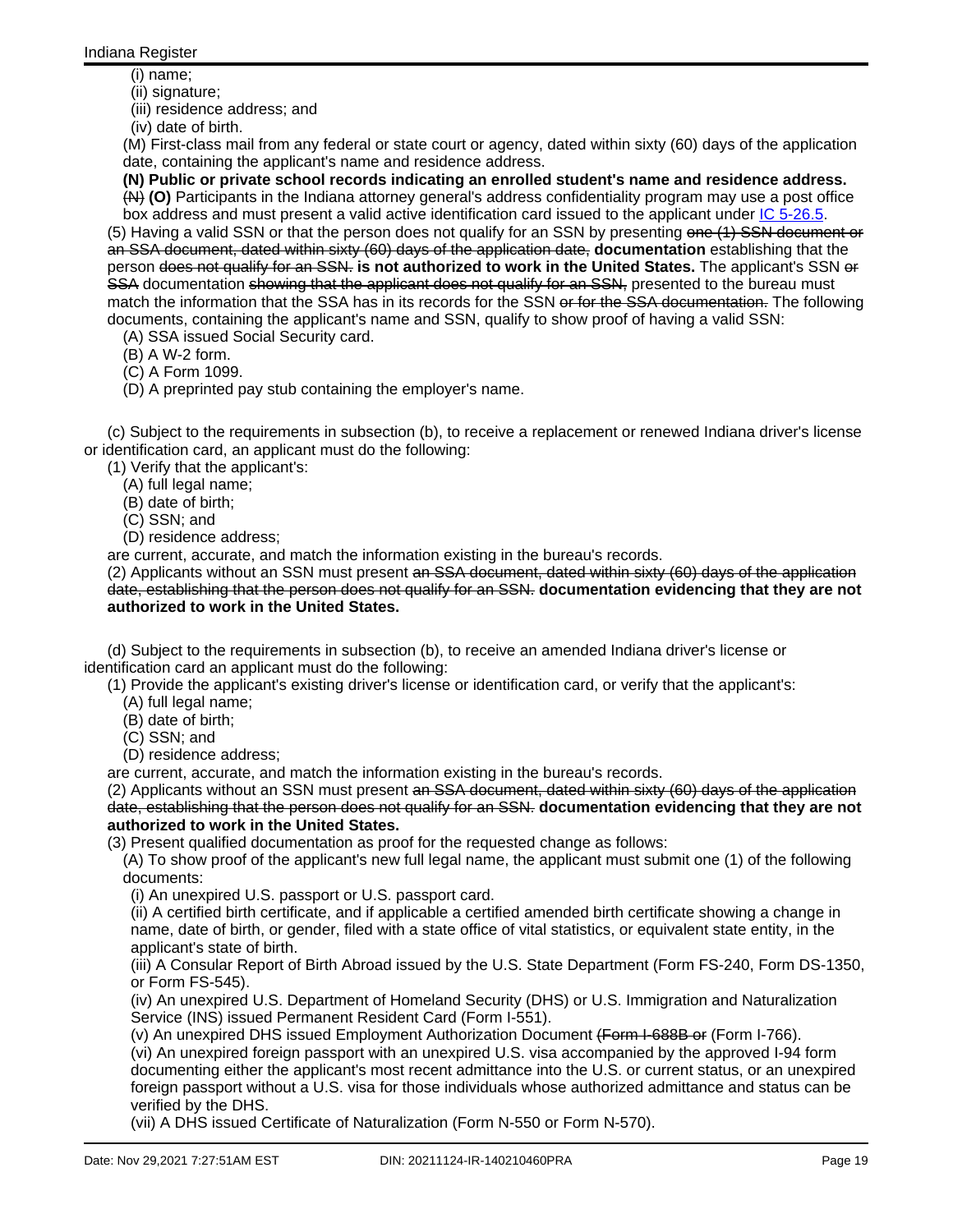(viii) A DHS issued Certificate of Citizenship (Form N-560 or Form N-561).

(ix) Other documents that a U.S. federal agency issued to show identity if the bureau can verify that the document's information is accurate.

(x) A marriage certificate.

(xi) A divorce decree.

(xii) Adoption papers.

(xiii) A court ordered name change.

(B) To show proof of the applicant's amended date of birth, the applicant must submit one (1) of the following documents:

(i) A certified amended birth certificate.

(ii) A court ordered date of birth change.

(C) To show proof of the applicant's gender change, the applicant must submit one (1) of the following documents:

(i) A certified amended birth certificate.

(ii) A physician's signed and dated statement that "(insert applicant's name) successfully underwent all treatment necessary to permanently change (insert applicant's name) gender from (insert prior gender) to (insert new gender).".

(D) To show proof of the applicant's new residence address, the applicant must submit the Indiana residency affidavit pursuant to subsection (b)(3), or two (2) of the documents from the list in subsection  $(b)(4)$ .

(E) To show proof of the applicant's new SSN, the applicant must present one (1) of the documents from the list in subsection (b)(5) containing the applicant's new SSN.

(e) An applicant may petition the commissioner or the commissioner's designee to accept reasonable, authentic, and verifiable alternative documents upon the applicant proving that the applicant is reasonably unable to meet the requirements in this section. However, non-U.S. citizens, as verified through bureau records or the applicant's documents, may not use alternate documents to demonstrate lawful status.

(Bureau of Motor Vehicles; 140 IAC [7-1.1-3;](http://www.in.gov/legislative/iac/iac_title?iact=140&iaca=7) filed Nov 12, 2009, 3:44 p.m.: [20091209-IR-140090169FRA,](http://www.in.gov/legislative/iac/irdin.pdf?din=20091209-IR-140090169FRA) eff Jan 1, 2010; readopted filed Nov 24, 2015, 4:18 p.m.: [20151223-IR-140150108RFA](http://www.in.gov/legislative/iac/irdin.pdf?din=20151223-IR-140150108RFA); filed Oct 5, 2017, 9:34 a.m.: [20171101-IR-140160492FRA](http://www.in.gov/legislative/iac/irdin.pdf?din=20171101-IR-140160492FRA))

SECTION 27. 140 IAC [7-1.1-4](http://www.in.gov/legislative/iac/iac_title?iact=140&iaca=7) IS AMENDED TO READ AS FOLLOWS:

**140 IAC [7-1.1-4](http://www.in.gov/legislative/iac/iac_title?iact=140&iaca=7) Documentation for individuals with conditions causing appearance of intoxication**

**Authority: IC [9-14-8-3](http://www.in.gov/legislative/iac/ic?t=9&a=14&c=8&s=3); IC [9-24-11-2](http://www.in.gov/legislative/iac/ic?t=9&a=24&c=11&s=2); IC [9-24-11-9](http://www.in.gov/legislative/iac/ic?t=9&a=24&c=11&s=9) Affected: IC [9-24-11-9](http://www.in.gov/legislative/iac/ic?t=9&a=24&c=11&s=9)**

Sec. 4. An applicant for a driver's license issued under IC [9-24-11-9](http://www.in.gov/legislative/iac/ic?t=9&a=24&c=11&s=9) which contains the distinctive color coding indicating that the person has a medical condition causing the person to appear intoxicated, must obtain the original or renewed physician's certificate not more than thirty (30) days prior to the application date.

(Bureau of Motor Vehicles; <u>140 IAC 7-1.1-4</u>; filed Oct 7, 2008, 10:23 a.m.: [20081105-IR-140080215FRA;](http://www.in.gov/legislative/iac/irdin.pdf?din=20081105-IR-140080215FRA) readopted filed Nov 3, 2014, 1:43 p.m.: [20141203-IR-140140375RFA;](http://www.in.gov/legislative/iac/irdin.pdf?din=20141203-IR-140140375RFA) readopted filed Sep 3, 2020, 10:16 a.m.: [20200930-IR-140200090RFA](http://www.in.gov/legislative/iac/irdin.pdf?din=20200930-IR-140200090RFA))

SECTION 28. 140 IAC [7-1.2-1](http://www.in.gov/legislative/iac/iac_title?iact=140&iaca=7) IS AMENDED TO READ AS FOLLOWS:

# **140 IAC [7-1.2-1](http://www.in.gov/legislative/iac/iac_title?iact=140&iaca=7) Issuance of interim license or identification card**

# **Authority: IC [9-14-8-3](http://www.in.gov/legislative/iac/ic?t=9&a=14&c=8&s=3); IC [9-24](http://www.in.gov/legislative/iac/ic?t=9&a=24) Affected: IC [9-24](http://www.in.gov/legislative/iac/ic?t=9&a=24)**

Sec. 1. The bureau may issue an interim Indiana driver's license, permit, or identification card for specified periods to those individuals who meet all of the requirements for obtaining an Indiana driver's license, permit, or identification card and are in one (1) of the following situations:

(1) The person is applying at a time when the bureau's system or systems used for the issuing process is not properly operating.

(2) The person is applying for an initial, replacement, amended, or renewed driver's license, permit, or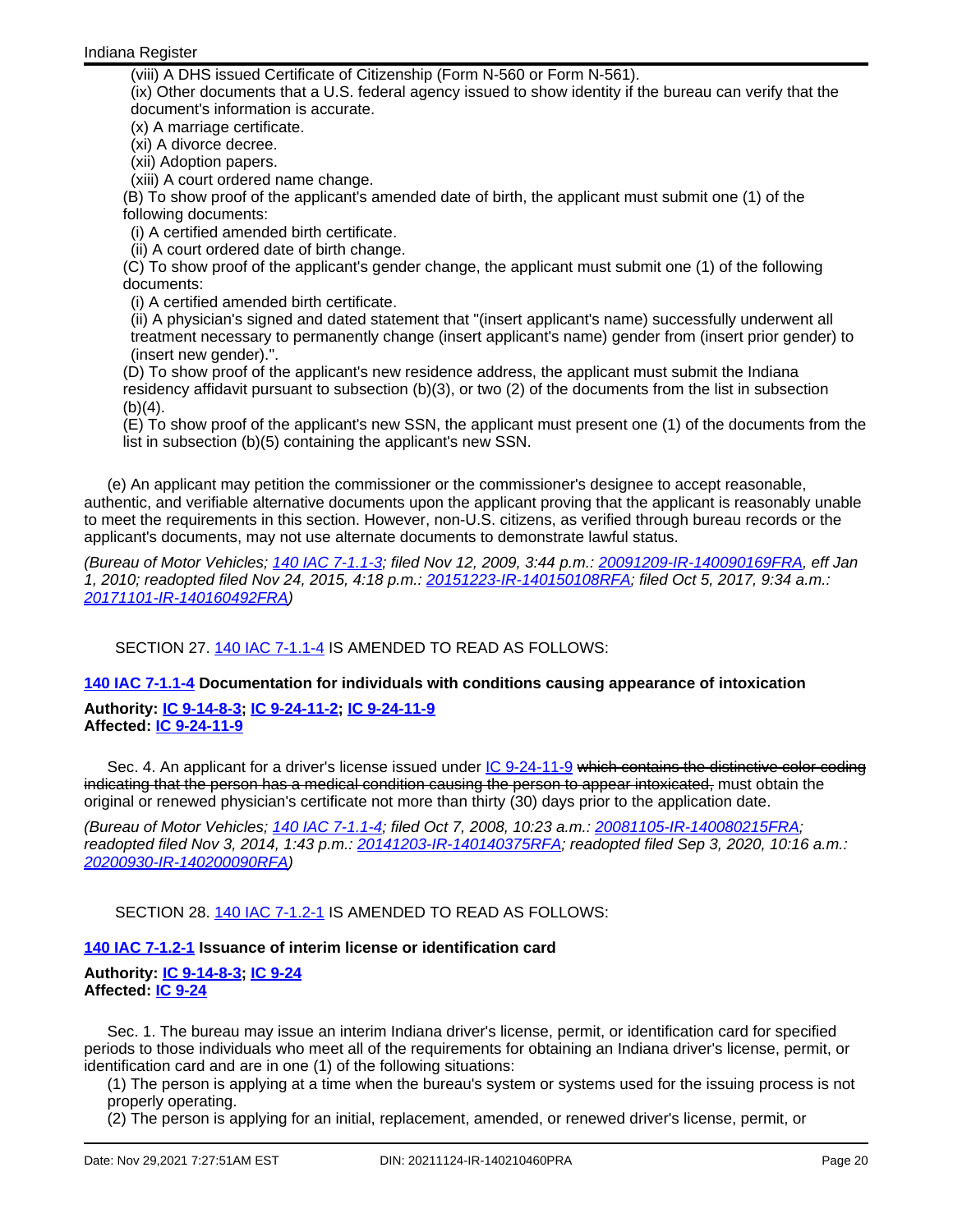identification card, unless the person possesses the person's Indiana driver's license, permit, or identification card that does not expire for at least fourteen (14) days after the application date.

(3) The person is applying for a renewed Indiana driver's license and the Problem Driver Pointer System indicates that the applicant's driving privileges are suspended in another state.

(4) The person has an Indiana driver's license, is traveling outside the state, and is unable to return to the state in time to renew the person's driver's license.

(5) The person has an Indiana driver's license, is traveling outside the state, and lost the person's Indiana driver's license while traveling outside the state.

(6) The person is applying and the bureau determines that the person might be the victim of an image conflict or fraud, or a discrepancy exists in the person's information when the bureau seeks to verify its accuracy with records that the federal government maintains.

(7) The person received an interim permit and the bureau requires additional time to investigate or review the person's information.

**(8) The person is applying for a renewed driver's license and their current license is expired five (5) years or more. An interim permit issued under this subdivision is valid only for completing one (1) skills test.**

**(9) The person is applying for an initial Indiana driver's license and their out-of-state license is expired five (5) years or more. An interim permit issued under this subdivision is valid only for completing one (1) skills test.**

(Bureau of Motor Vehicles; 140 IAC [7-1.2-1;](http://www.in.gov/legislative/iac/iac_title?iact=140&iaca=7) filed Oct 7, 2008, 10:23 a.m.: [20081105-IR-140080215FRA;](http://www.in.gov/legislative/iac/irdin.pdf?din=20081105-IR-140080215FRA) filed Nov 12, 2009, 3:44 p.m.: [20091209-IR-140090169FRA](http://www.in.gov/legislative/iac/irdin.pdf?din=20091209-IR-140090169FRA), eff Jan 1, 2010; readopted filed Nov 24, 2015, 4:18 p.m.: [20151223-IR-140150108RFA](http://www.in.gov/legislative/iac/irdin.pdf?din=20151223-IR-140150108RFA); filed Oct 5, 2017, 9:34 a.m.: [20171101-IR-140160492FRA\)](http://www.in.gov/legislative/iac/irdin.pdf?din=20171101-IR-140160492FRA)

SECTION 29. 140 IAC [7-3-3.5](http://www.in.gov/legislative/iac/iac_title?iact=140&iaca=7) IS AMENDED TO READ AS FOLLOWS:

## **140 IAC [7-3-3.5](http://www.in.gov/legislative/iac/iac_title?iact=140&iaca=7) Applicant**

## **Authority: IC [9-14-8-3](http://www.in.gov/legislative/iac/ic?t=9&a=14&c=8&s=3); IC [9-24-6.1-2](http://www.in.gov/legislative/iac/ic?t=9&a=24&c=6.1&s=2) Affected: IC [9-24-6.1](http://www.in.gov/legislative/iac/ic?t=9&a=24&c=6.1)**

Sec. 3.5. A CDL applicant may apply at a license branch subject to the provisions of IC [9-24-6](http://www.in.gov/legislative/iac/ic?t=9&a=24&c=6) **IC [9-24-6.1](http://www.in.gov/legislative/iac/ic?t=9&a=24&c=6.1)** and the following:

(1) The CDL applicant must hold a valid CDL learner's permit.

(2) The applicant must pass a bureau administered or approved visual screening exam.

(3) The applicant for a CMV class or endorsement type or types, or both, must pass the applicable CDL knowledge exams and CDL skills tests.

(4) An applicant for a CMV class that is different than the one that the applicant's current CDL authorizes must pass all applicable CDL knowledge exams and CDL skills tests, except for the following:

(A) A person who possesses the requisite endorsement for a combination vehicle (Class A) may operate a heavy straight vehicle (Class B) or a small vehicle (Class C). However, the person must have any other endorsements that might be required for the specific type of Class B or Class C vehicle being operated.

(B) A person who possesses the requisite endorsement for a heavy straight vehicle (Class B) may operate a small vehicle (Class C). However, the person must have any other endorsements that might be required for the specific type of Class C vehicle being operated.

(5) The applicant for an initial CDL must pass a bureau approved physical examination prior to applying for an initial CDL and every two (2) years thereafter, or a shorter period if the bureau so designates for the person. The applicant must provide a copy of a Medical Examination Report and Medical Examiner's Certificate, both signed by the qualified medical examiner or examiners who conducted the examinations. The examinations must occur within thirty (30) days prior to submitting the application.

(6) The applicant must pass the records checks required by 49 CFR 383.73\*.

(7) The applicant must pay all required fees.

(8) The applicant's driver's license or permit may not be suspended, revoked, canceled, or invalidated in Indiana or any other state, territory, federal district, or any province of the Dominion of Canada at the time of application.

(9) The applicant must surrender all driver's licenses and permits at the time of application.

(10) The applicant shall be issued his or her CDL subject to any restrictions on his or her driving privileges at the time of application.

(11) A CDL applicant must not have held more than one (1) operator's **driver's** license at the same time during the two (2) years preceding the application.

(12) A CDL applicant must pass a CDL core knowledge exam and a CDL skills test that comply with minimum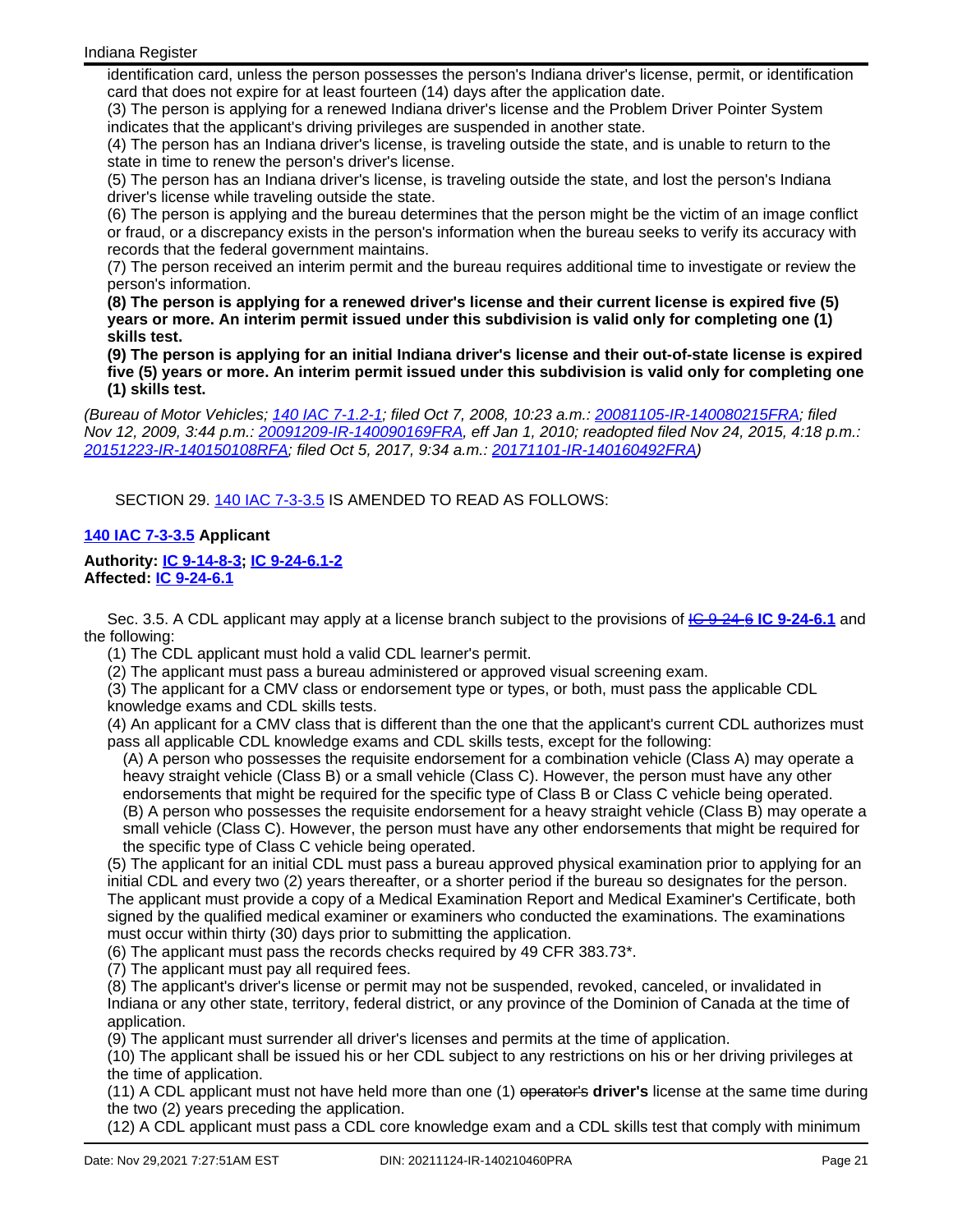federal standards.

\*This document is incorporated by reference. Copies may be obtained from the Government Printing Office, 732 North Capitol Street NW, Washington, D.C. 20401 or are available for review and copying at the Indiana Bureau of Motor Vehicles, Indiana Government Center North, Fourth Floor, 100 North Senate Avenue, Indianapolis, Indiana 46204.

(Bureau of Motor Vehicles; 140 IAC [7-3-3.5;](http://www.in.gov/legislative/iac/iac_title?iact=140&iaca=7) filed Oct 7, 2008, 10:23 a.m.: [20081105-IR-140080215FRA;](http://www.in.gov/legislative/iac/irdin.pdf?din=20081105-IR-140080215FRA) readopted filed Nov 3, 2014, 1:43 p.m.: [20141203-IR-140140375RFA;](http://www.in.gov/legislative/iac/irdin.pdf?din=20141203-IR-140140375RFA) readopted filed Sep 3, 2020, 10:16 a.m.: [20200930-IR-140200090RFA](http://www.in.gov/legislative/iac/irdin.pdf?din=20200930-IR-140200090RFA))

SECTION 30. 140 IAC [7-3-17.5](http://www.in.gov/legislative/iac/iac_title?iact=140&iaca=7) IS AMENDED TO READ AS FOLLOWS:

## **140 IAC [7-3-17.5](http://www.in.gov/legislative/iac/iac_title?iact=140&iaca=7) Renewal timing and requirements**

**Authority: IC [9-14-8-3](http://www.in.gov/legislative/iac/ic?t=9&a=14&c=8&s=3); IC [9-24-6.1-2](http://www.in.gov/legislative/iac/ic?t=9&a=24&c=6.1&s=2) Affected: IC [9-24-6.1](http://www.in.gov/legislative/iac/ic?t=9&a=24&c=6.1)**

Sec. 17.5. (a) A person with a CDL may apply to the bureau to renew the person's CDL up to one (1) year prior to the CDL's expiration date.

(b) Except as provided in subsections (c) through (e) **and (d),** a person applying to renew the person's CDL is not required to take the core knowledge test, endorsement knowledge test, and CDL skills test.

(c) A person applying to renew the person's CDL with a hazardous materials endorsement must pass the hazardous materials endorsement knowledge test and must pass a criminal history background check every four (4) years.

(d) A person with a CDL that has been expired, disqualified, canceled, revoked, **voluntarily surrendered, relinquished,** or invalidated for longer than one (1) year **three (3) years** must pass all applicable knowledge exams and CDL skills tests prior to the issuance or renewal of a CDL.

(e) A person who is applying for a CDL after having voluntarily surrendered or relinquished the person's CDL must meet all of the **meet all** application requirements as if the applicant is applying for an initial CDL, **including applicable knowledge exams and CDL skills tests**.

(Bureau of Motor Vehicles; 140 IAC [7-3-17.5](http://www.in.gov/legislative/iac/iac_title?iact=140&iaca=7);filed Oct 7, 2008, 10:23 a.m.: [20081105-IR-140080215FRA](http://www.in.gov/legislative/iac/irdin.pdf?din=20081105-IR-140080215FRA); readopted filed Nov 3, 2014, 1:43 p.m.: [20141203-IR-140140375RFA;](http://www.in.gov/legislative/iac/irdin.pdf?din=20141203-IR-140140375RFA) readopted filed Sep 3, 2020, 10:16 a.m.: [20200930-IR-140200090RFA](http://www.in.gov/legislative/iac/irdin.pdf?din=20200930-IR-140200090RFA))

SECTION 31. 140 [IAC](http://www.in.gov/legislative/iac/iac_title?iact=140&iaca=7) 7-6 IS ADDED TO READ AS FOLLOWS:

**Rule 6. Emergency Contacts**

**140 IAC [7-6-1](http://www.in.gov/legislative/iac/iac_title?iact=140&iaca=7) Emergency contacts**

**Authority: IC [9-26-10](http://www.in.gov/legislative/iac/ic?t=9&a=26&c=10) Affected IC [9-26-2-5](http://www.in.gov/legislative/iac/ic?t=9&a=26&c=2&s=5); IC [9-26-10](http://www.in.gov/legislative/iac/ic?t=9&a=26&c=10)**

**Sec. 1. (a) The bureau shall create, maintain, and operate the Indiana emergency contact data base under IC [9-26-10.](http://www.in.gov/legislative/iac/ic?t=9&a=26&c=10)**

**(b) The bureau must provide a method for all Indiana credential applicants to enter or revise emergency contacts into the emergency contact data base when applying for a new, renewed, or amended credential.**

**(c) The emergency contact data base must consist of contact information for not more than two (2) emergency contacts per credential holder.**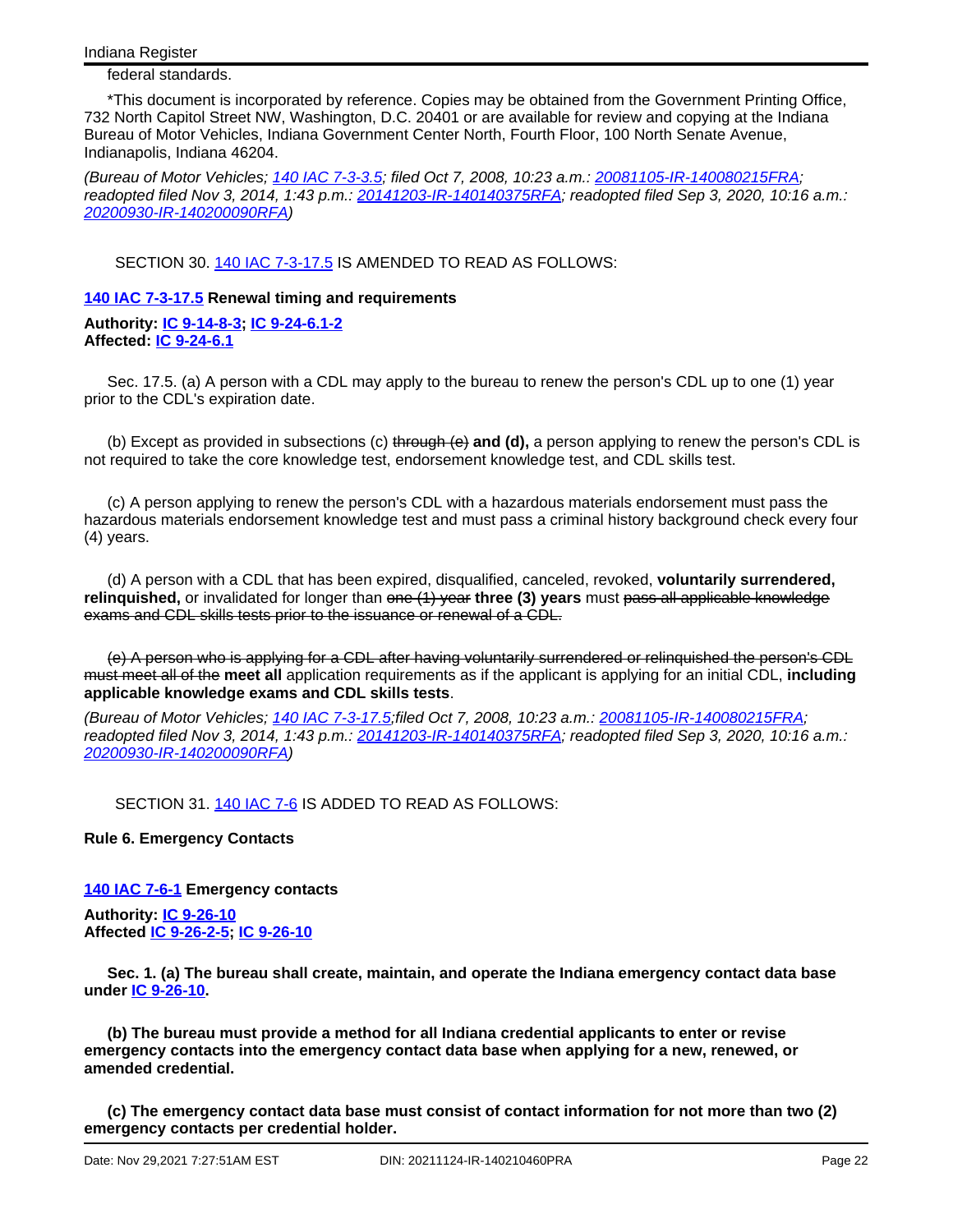**(d) Indiana credential holders that provide emergency contact information to the emergency contact data base must provide the emergency contact's:**

- **(1) legal name; and**
- **(2) phone number;**

**for each emergency contact.**

**(e) The bureau may purge prior emergency contact information when a credential applicant:**

- **(1) provides new contact information; or**
- **(2) revises previously provided emergency contact information.**

**(f) All emergency contact information collected by the bureau for the purposes of entry, maintenance, revision, and storage of emergency contact information shall be provided only to coroners, law enforcement agencies, or law enforcement officers under the conditions described in IC [9-26-2-5](http://www.in.gov/legislative/iac/ic?t=9&a=26&c=2&s=5) or [IC](http://www.in.gov/legislative/iac/ic?t=9&a=26&c=10) 9- [26-10.](http://www.in.gov/legislative/iac/ic?t=9&a=26&c=10)**

**(g) Coroners, law enforcement agencies, and law enforcement personnel may access the emergency contact data base in real time through electronic means.**

**(h) The bureau is not liable for the accuracy of the information submitted by a credential applicant to the emergency contact data base.**

(Bureau of Motor Vehicles; 140 IAC [7-6-1](http://www.in.gov/legislative/iac/iac_title?iact=140&iaca=7))

SECTION 32. 140 IAC [8-3-29](http://www.in.gov/legislative/iac/iac_title?iact=140&iaca=8) IS AMENDED TO READ AS FOLLOWS:

#### **140 IAC [8-3-29](http://www.in.gov/legislative/iac/iac_title?iact=140&iaca=8) Dishonored or rejected payments procedures and service charges**

#### **Authority: IC [9-14-8-3](http://www.in.gov/legislative/iac/ic?t=9&a=14&c=8&s=3)**

**Affected: IC [9-14-14-1](http://www.in.gov/legislative/iac/ic?t=9&a=14&c=14&s=1); IC [9-17](http://www.in.gov/legislative/iac/ic?t=9&a=17); IC [9-18.1](http://www.in.gov/legislative/iac/ic?t=9&a=18.1); IC [9-18.5;](http://www.in.gov/legislative/iac/ic?t=9&a=18.5) IC [9-24;](http://www.in.gov/legislative/iac/ic?t=9&a=24) IC [35-43-5](http://www.in.gov/legislative/iac/ic?t=35&a=43&c=5)**

Sec. 29. The bureau of motor vehicles shall use the following procedures when a financial institution reports that it dishonors or rejects a person's check, credit card payment, E-check (electronic check), or other form of payment:

(1) The bureau shall create a separate collection file for each dishonored or rejected payment received from a financial institution.

(2) The bureau shall assess and collect the fees authorized in IC [35-43-5-5](http://www.in.gov/legislative/iac/ic?t=35&a=43&c=5&s=5) and IC [6-6-5-12](http://www.in.gov/legislative/iac/ic?t=6&a=6&c=5&s=12). **IC [35-43-5.](http://www.in.gov/legislative/iac/ic?t=35&a=43&c=5)**

(3) The bureau shall compile and mail notices for each collection file that requests payment of the amount of the dishonored or rejected payment and any additional amounts assessed under subdivision (2). The notice shall also state that a driver's license or permit may be suspended and registration or title invalidated if full payment is not received within ten (10) business days from the collection notice's date.

(4) The bureau shall provide a receipt for any payment or payments received.

(5) The bureau may immediately suspend a driver's license or permit and invalidate a registration or title if the bureau does not receive full payment of the dishonored or rejected payment and the fees in subdivision (2) by the due date specified in subdivision (3).

(6) The driver's license, permit, registration, or title shall be reinstated upon full payment of the dishonored or rejected payment, the fees in subdivision (2), and an additional fee of ten dollars (\$10) for each suspended driver's license or permit and invalidated registration or title. The bureau shall provide a reinstatement receipt after removing the suspension or invalidation.

(7) The bureau may waive the fees assessed in subdivisions (2) and (6) if the payment was dishonored or rejected due to a financial institution or bureau error, and the bureau receives written documentation of the error and the amount of the dishonored or stopped payment. The bureau shall place any documentation received in the applicable collection file. The bureau may remove a suspension or invalidation imposed under this section if the bureau receives a court order, or the bureau determines the dishonored or rejected payment was due to a financial institution or bureau error.

**(8) Each additional fee collected under subdivision (6) shall be deposited in the commission fund established by IC [9-14-14-1](http://www.in.gov/legislative/iac/ic?t=9&a=14&c=14&s=1).**

(Bureau of Motor Vehicles; 140 IAC [8-3-29;](http://www.in.gov/legislative/iac/iac_title?iact=140&iaca=8) filed Oct 7, 2008, 10:23 a.m.: [20081105-IR-140080215FRA;](http://www.in.gov/legislative/iac/irdin.pdf?din=20081105-IR-140080215FRA)